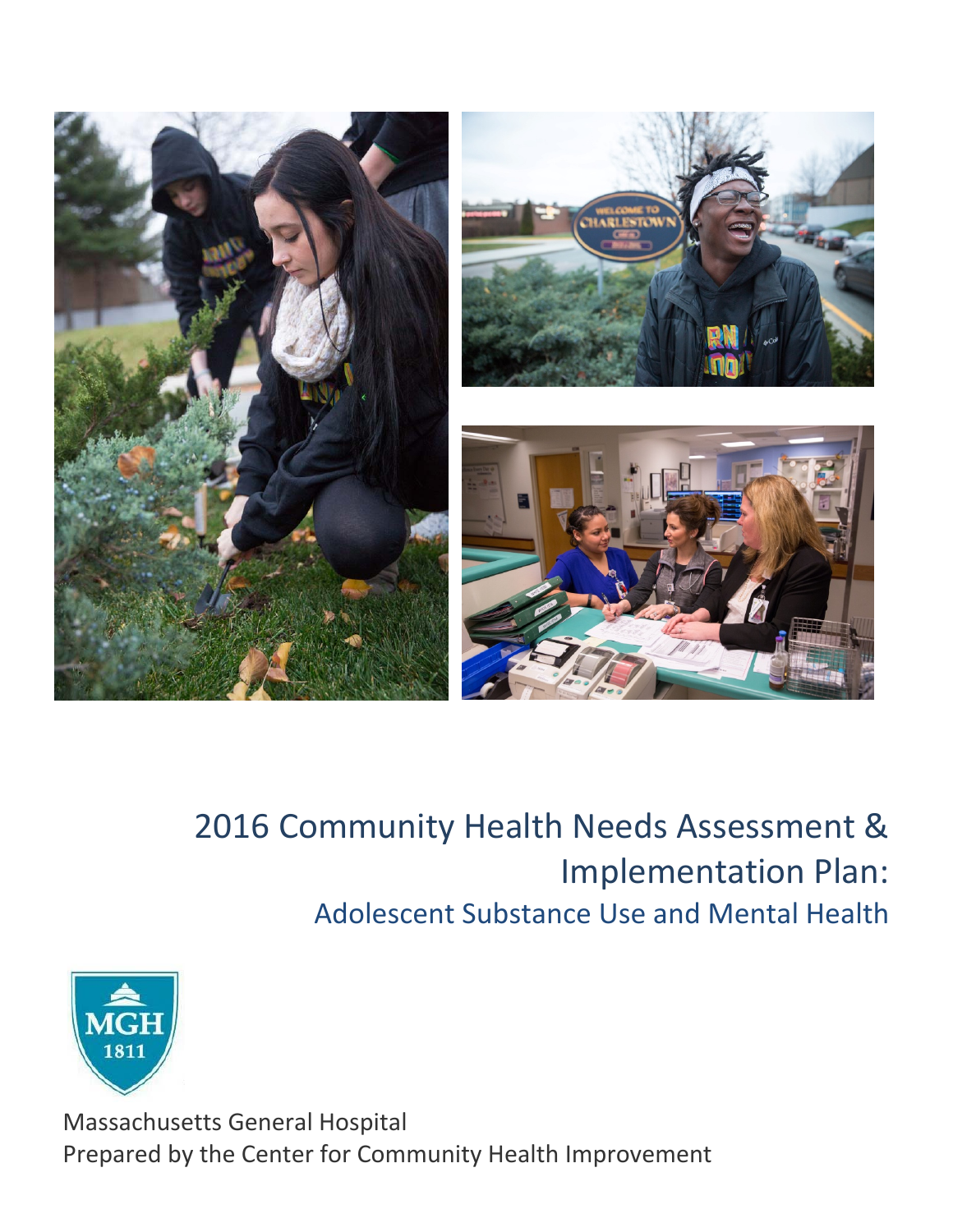

# **CENTER FOR COMMUNITY HEALTH IMPROVEMENT**

*CCHI's Mission:*

To improve the health and well‐being of the diverse communities we serve

# *About Us:*

Working with our community and hospital partners, the Massachusetts General Hospital Center for Community Health Improvement brings together the people and resources needed to address challenging health problems—and promote policy and systemic change that will foster measurable and sustainable improvement.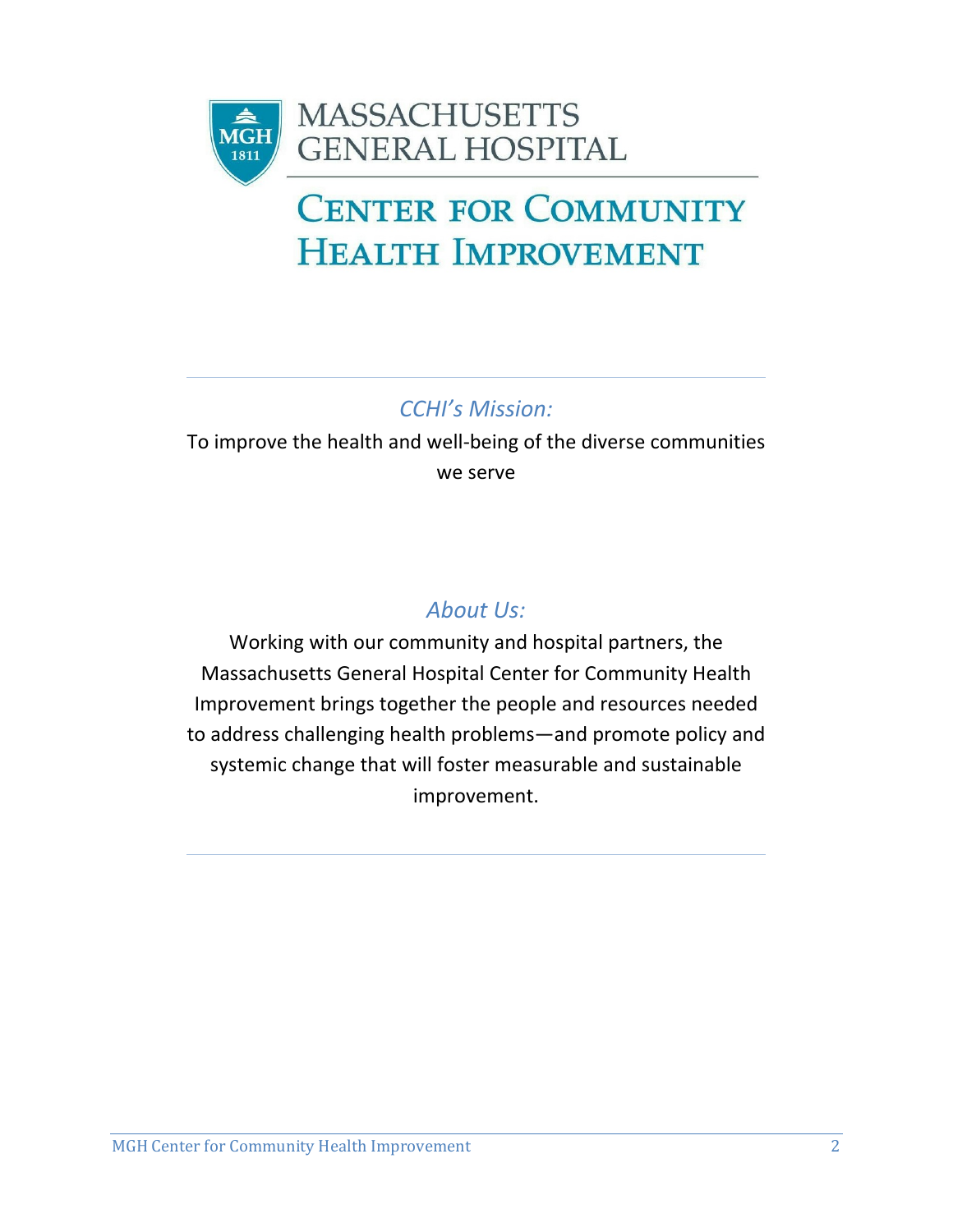## **Table of Contents**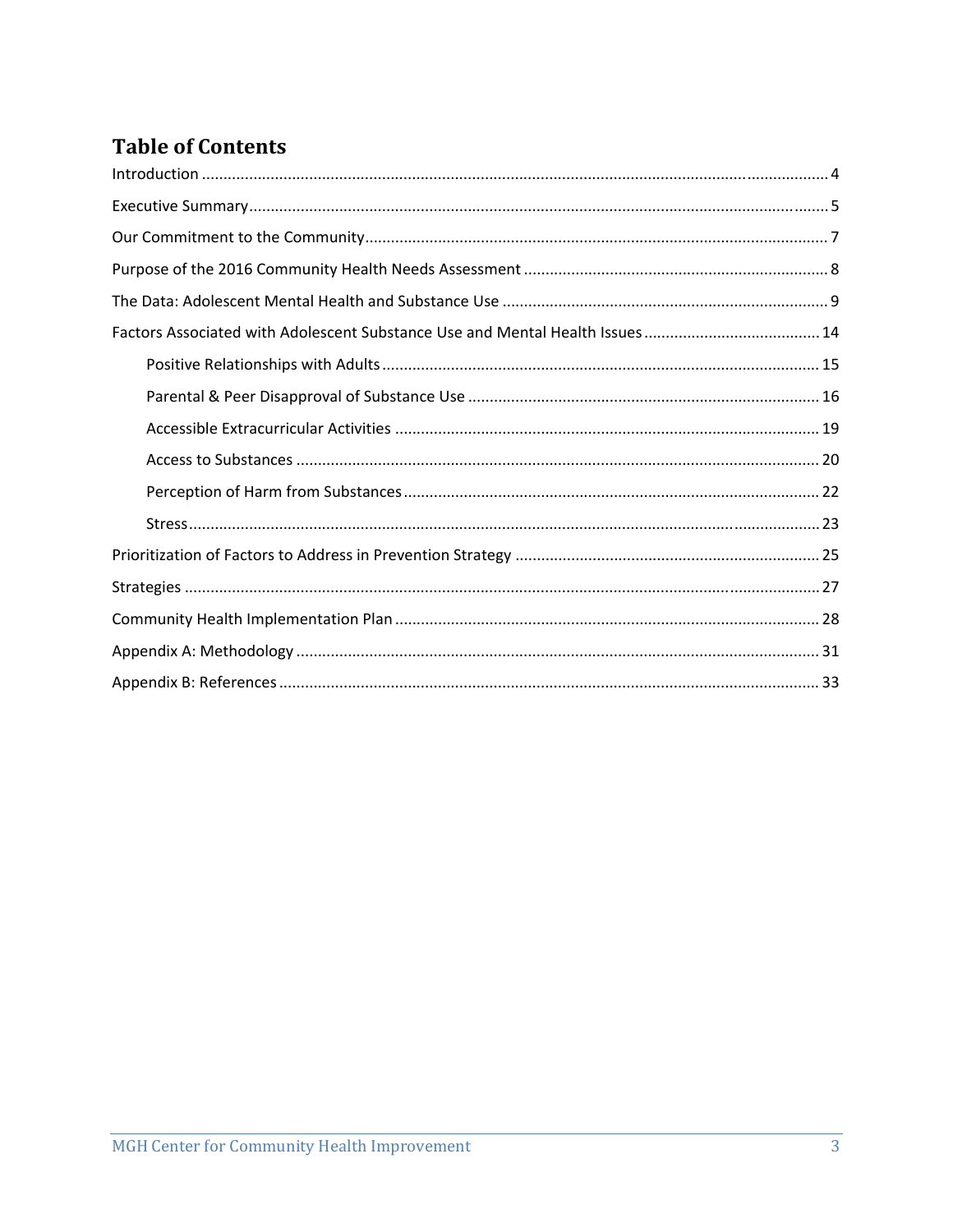## **Introduction**

This Community Health Needs Assessment (CHNA) focuses on the factors contributing to adolescent substance use and mental health in the communities Massachusetts General Hospital (MGH) serves: Chelsea, Revere, Charlestown, and East Boston.

Approximately 90% of Americans who meet the criteria for addiction started using substances (tobacco, alcohol, or other drugs) before age 18 (CASA, 2011). The total cost of substance use is at least \$468 billion per year in America (CASA, 2009). And yet, adolescent substance use, which has consequences including injuries, depression and anxiety, reduced educational attainment, and criminal involvement, is preventable. Likewise, issues surrounding adolescent mental health can disrupt school performance, harm relationships, and lead to substance use disorders and suicide. According to the 2015 National Survey on Drug Use and Health (Center for Behavioral Health Statistics and Quality, 2016), 12.5 percent of adolescents aged 12 to 17 nationally had a major depressive episode in the past year. This percentage has been increasing over the past 15 years. Additionally, the percentage of the adolescents who used substances in the past year was higher among those with a major depressive episode than among those without (31.5 vs. 15.3) nationally.

This report reviews data on the status of mental health and substance use among youth in our communities, the factors that contribute to this problem, the process by which our communities prioritized these factors, and the strategies the MGH Center for Community Health Improvement (CCHI) and its multi‐sector community coalitions will employ to prevent and reduce adolescent substance use and address issues related to mental health.

This report was reviewed and approved by the MGH Trustee Board Committee on Community Health on September 30, 2016.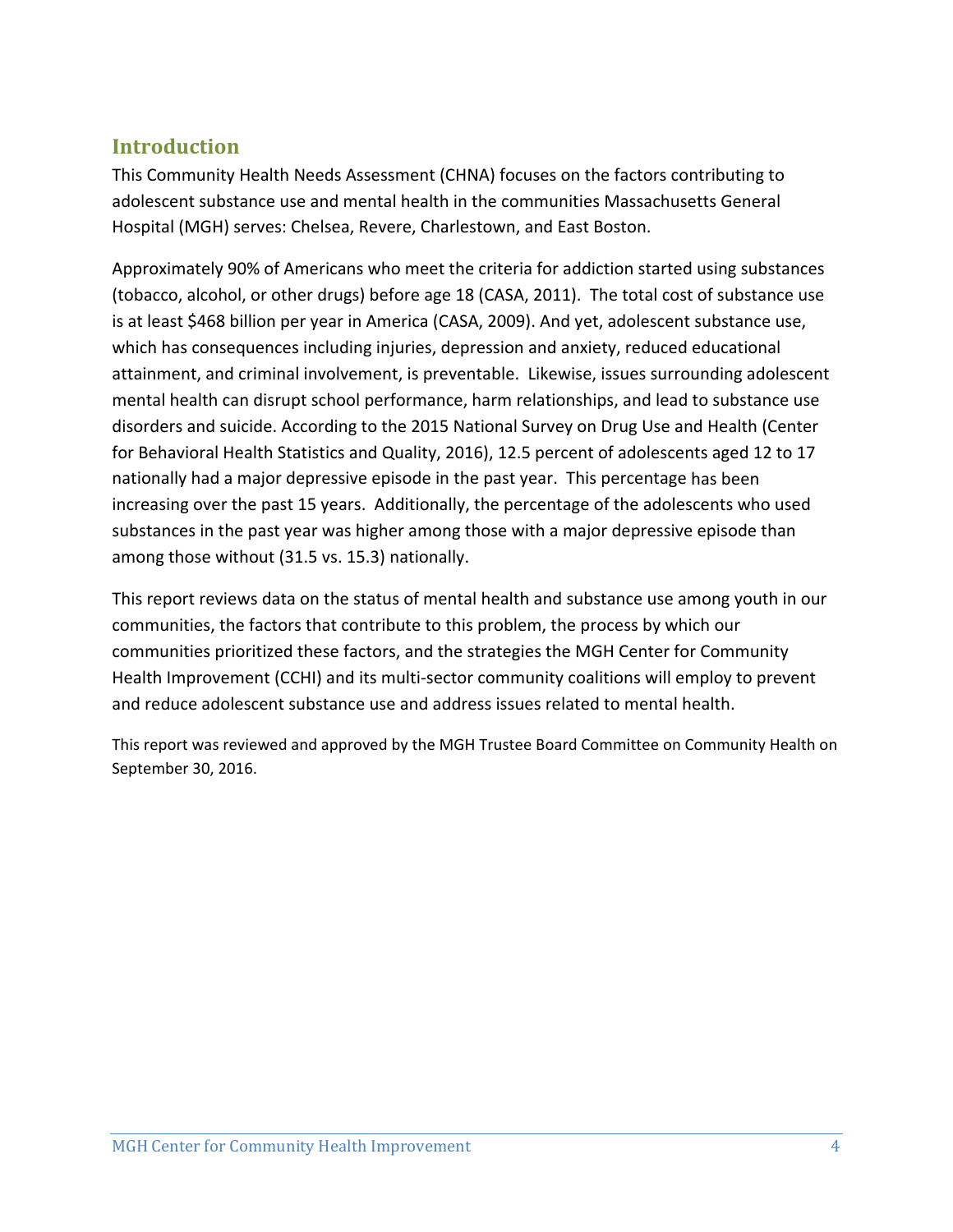# **Executive Summary**

## **Problem**

The 2015 MGH Community Health Needs Assessment (CHNA) indicated increased community concern about adolescent substance use and mental health. This concern is verified by quantitative data that indicates, in particular, significantly higher rates of adolescent depression in the MGH communities of Charlestown, Chelsea, East Boston, and Revere than other communities statewide. Given high rates of opioid use among older teens and young adults, and the link between mental health issues and substance use, communities felt an urgent need to understand the problem better and to go upstream to develop a comprehensive prevention plan.

# **Approach**

Beginning February, 2016, MGH CCHI worked with its multi‐sector community coalitions to review and analyze quantitative data. MGH CCHI then conducted interviews and focus groups with over 200 youth, mental health experts, and those working with youth to provide insight into the issues. We brought that data back to the coalitions and researched the factors in the public health literature that create risk or protection for or against substance use and depression. We then asked the communities over the course of two meetings to prioritize the factors most relevant in their communities. Based on those factors, the coalitions developed strategies to either strengthen the protective factors or reduce the risk factors.

# **Findings**

*All Factors in the Public Health Literature that Contribute to Preventing Adolescent Substance Use and Mental Health Issues* 

*Positive Relationships with Adults Parental & Peer Disapproval of Substance Use Accessible Extracurricular Activities Lack of Access to Substances Perception of Harm from Substances Addressing & Managing Stress*

*Factors Prioritized by MGH CCHI and the Coalitions to address:*

*<u> </u> A <i> <b>A <b> <i> <b> <b> <i><b> <b> <b> <b> <b> <b>* 

*Positive Relationships with Adults*

*Accessible Extracurricular Activities*

*Perception of Harm from Substances*

*Addressing & Managing Stress*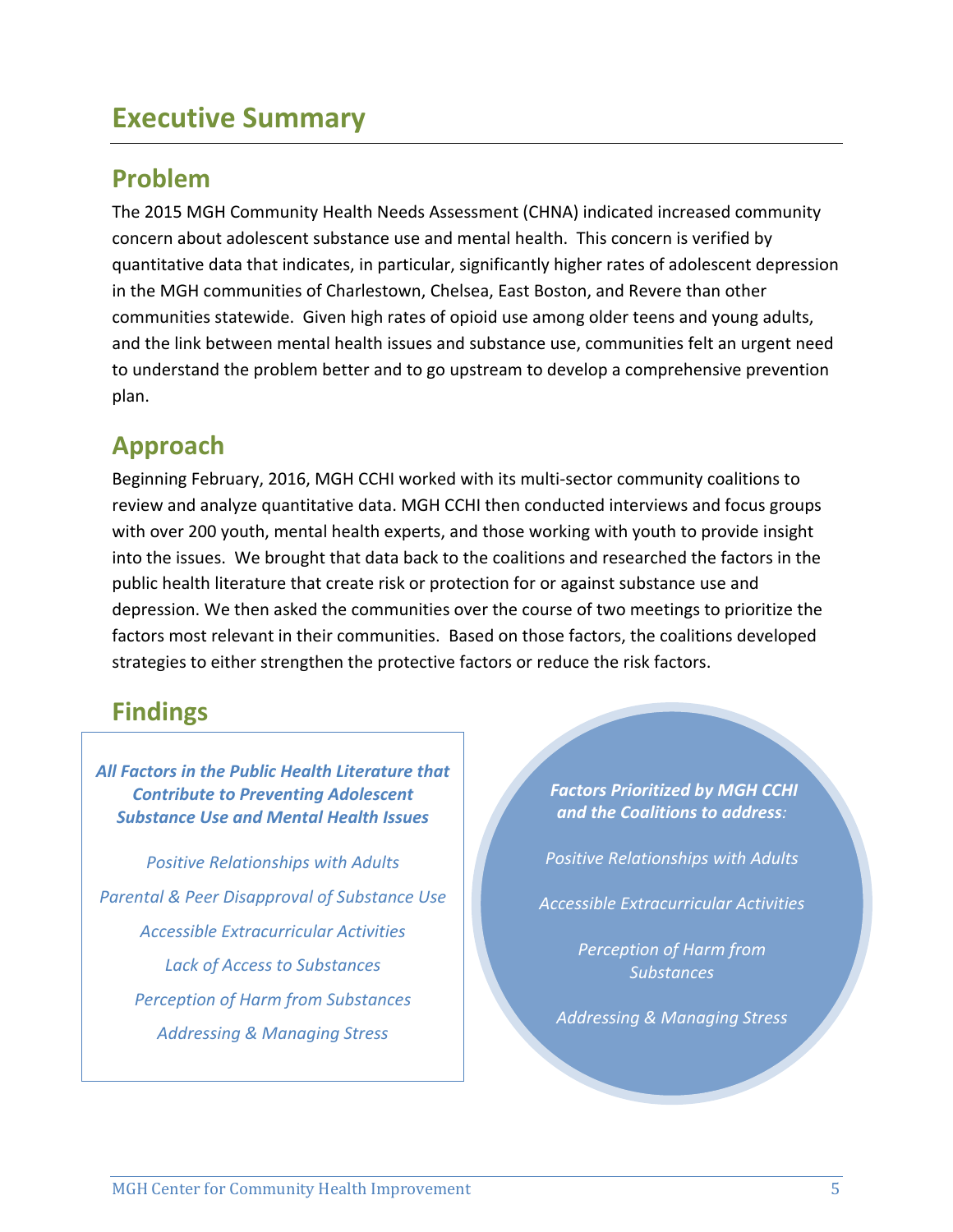# **Executive Summary**

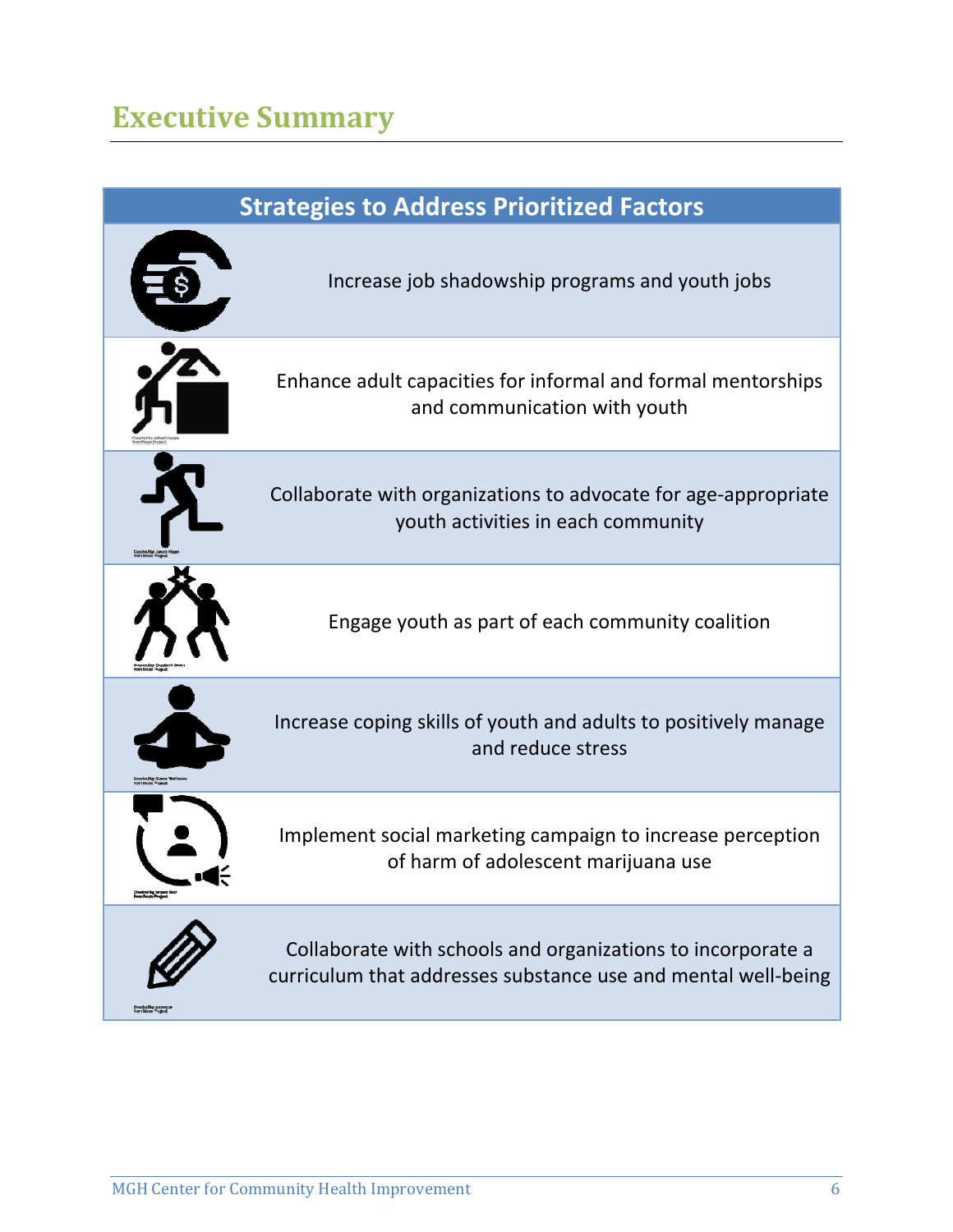## **Our Commitment to the Community**

MGH has a long legacy of caring for the underserved in the local community. Founded in 1811 to care for the "sick poor," MGH demonstrates that same commitment today by supporting four community health centers (which we have done for almost 50 years), and enlisting a comprehensive approach to addressing the social determinants of health. MGH Trustees affirmed this commitment in 2007 by expanding the hospital's mission to include "…improve the health and well‐being of the diverse communities we serve."

MGH recognizes that access to high quality health care is necessary, but by no means sufficient, to improving health status. We must also engage in deep and transformative relationships with local communities to address the social determinants of health. MGH created the Center for Community Health Improvement (CCHI) in 1995, with the mission of collaborating with communities to achieve measurable, sustainable improvements to key indicators of the communities' health and well‐being. Since 1995, MGH has partnered with the low income neighboring communities of Revere, Chelsea, and Charlestown, and more recently East Boston, to make measurable improvements in health. We have done this by routinely conducting health needs assessments and by partnering with leaders of local government, public health officials, schools, police departments, community‐based nonprofits, faith based organizations, community development corporations, and community residents. Today, our work is focused on addressing the social determinants of health along the Health Impact Pyramid, developed by the U.S. Centers for Disease Control & Prevention, using the following three approaches:

- *Building and sustaining multi‐sector coalitions in Charlestown, Chelsea, Revere, and East Boston to change policies and systems with a focus on preventing and reducing substance use disorders and obesity*
- *Developing the assets of almost 1,000 Boston, Chelsea, and Revere public school students by offering opportunities in STEM*
- *Improving access to care for vulnerable patients through community health workers, navigators, home visitors, and others*

MGH's investment in this work runs deep. We invest more than \$15 million in community programs, not accounting for the new substance use disorder initiative (annualized at about \$2 million) or the contributions of clinical departments. In total and according to the Massachusetts Attorney General's definition, MGH's investment in community benefits is 5.4% of patient care related expenses. An additional \$2 million in grants and gifts is also raised to supplement, never supplant, our ongoing investment to the community. The work is designed to build community and health system capacity, leadership, and to change policies and systems, all of which lead to sustainability.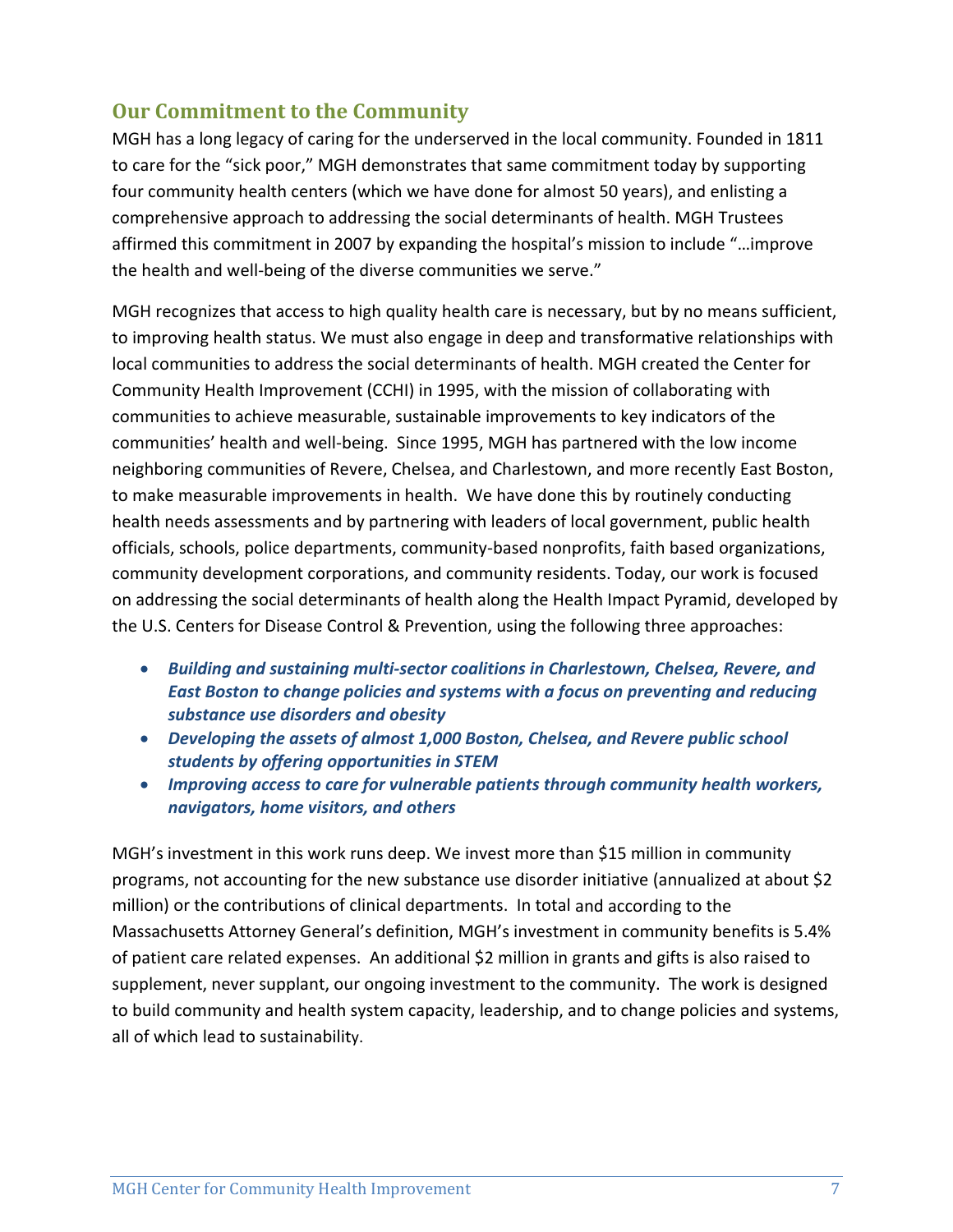## **Purpose of the 2016 Community Health Needs Assessment**

In 2015, MGH CCHI conducted its triennial Community Health Needs Assessment (CHNA), which found many of the same concerns as the 2012 CHNA (see previous Community Health Needs Assessment reports). MGH CCHI identified three reasons to conduct another CHNA on the heels of the 2015 assessment.



*Source: Quality of Life Survey, MGH CCHI, 2012 & 2015*

#### *1. A Growing Concern*

The 2015 CHNA identified an increased concern in our communities around adolescent substance use and mental health issues. A goal of that implementation plan was to further explore the reasons associated with this concern.

#### *2. The Benefit of a Regional Approach with Coalitions*

The MGH CCHI is the backbone organization for four multi‐sector community coalitions in the cities of Revere and Chelsea, as well as Charlestown and East Boston, two neighborhoods of Boston. All four coalitions have a focus on changing policies, systems, and the environment to prevent or intervene early on in substance use disorders. With the hypothesis that youth across these communities are experiencing the same factors that cause substance use and mental health issues, the assessment took a regional approach so the coalitions could work together to employ strategies, thus making a larger impact.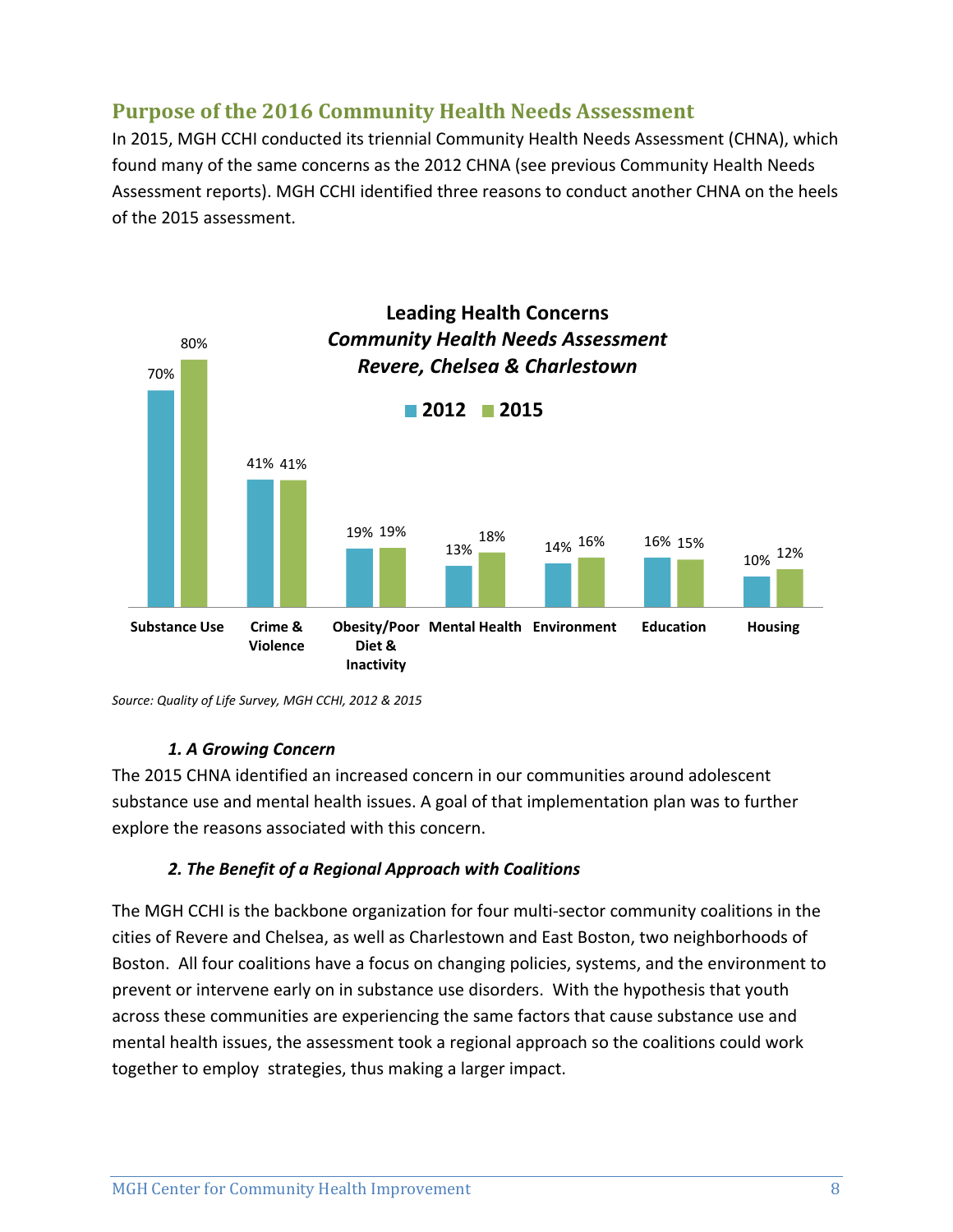Additionally, as the communities are contiguous, many of the coalitions partner with the same organizations, working across community borders. This provided a seamless way to conduct the assessment as well as an opportunity to identify common strategies.

The four coalitions were an integral part of carrying out the assessment (see Appendix A) and will be responsible for creating work plans with their respective communities to implement the strategies prioritized through this process.

#### *3. Greater Impact by Aligning with Other Boston Hospitals*

There are many hospitals in the Boston area, most of which must also complete a CHNA every three years. MGH is a member of the Conference of Boston Teaching Hospitals (COBTH) and several years ago, through COBTH's Community Benefits Committee, committed to working together on community health needs assessments. The hospitals recognized that in many instances they were assessing the needs of the same neighborhood(s) and there would be real benefit, for both the hospitals and the community, to working together. MGH was on a CHNA schedule that differed by one year from most COBTH hospitals. Thus, by conducting a CHNA in 2016, MGH is now on the same schedule as other Boston teaching hospitals. The goal is that by conducting the CHNAs together, the hospitals can identify one to two common areas on which to work. By selecting common issues and strategies, COBTH hospitals could potentially have a greater impact on the Boston area.

#### *A Note about data in this report*

Data in this report are from three main sources: Massachusetts Department of Education, Massachusetts Department of Public Health MassCHIP database, and the Youth Risk Behavior Survey (YRBS) for each community. Due to processes beyond our control, data can be a few years old, and data specific to neighborhoods of Boston are difficult to obtain. In Revere and Chelsea, YRBS is collected every two years in both the middle and high school populations. In Charlestown, it is only collected on middle students every two years. For East Boston, 2015 was the first year we were able to collect data from the East Boston High School. Data presented are the latest available.

## **The Data: Adolescent Mental Health and Substance Use**

Adolescent substance use and mental health issues were identified as a growing concern in the 2015 assessment, and a plan was made to better understand the contributing factors. As a result, quantitative data were gathered and analyzed more closely.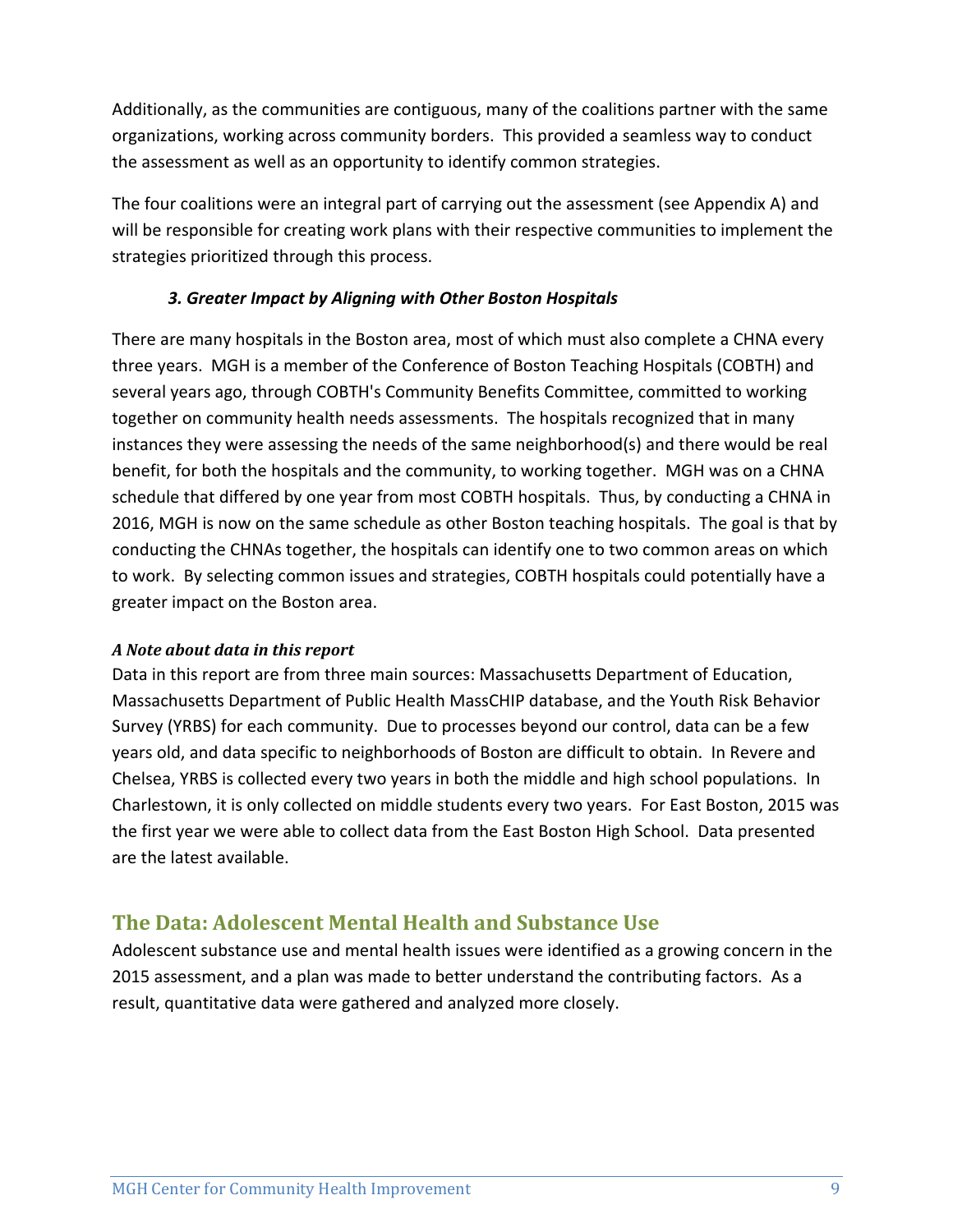Data from the Massachusetts Department of Public Health indicate that adult hospitalizations and mortality associated with mental health disorders are significantly higher in Chelsea and Revere than in Boston or Massachusetts overall, indicating an opportunity to go upstream and work to prevent these issues before they become so serious.



Responses to questions on the Youth Risk Behavior Survey (YRBS) indicated young people feeling depressed at significantly higher rates in Chelsea, Charlestown, East Boston, and Revere than in the state overall. Suicidality, particularly in middle school youth, raises serious concern.

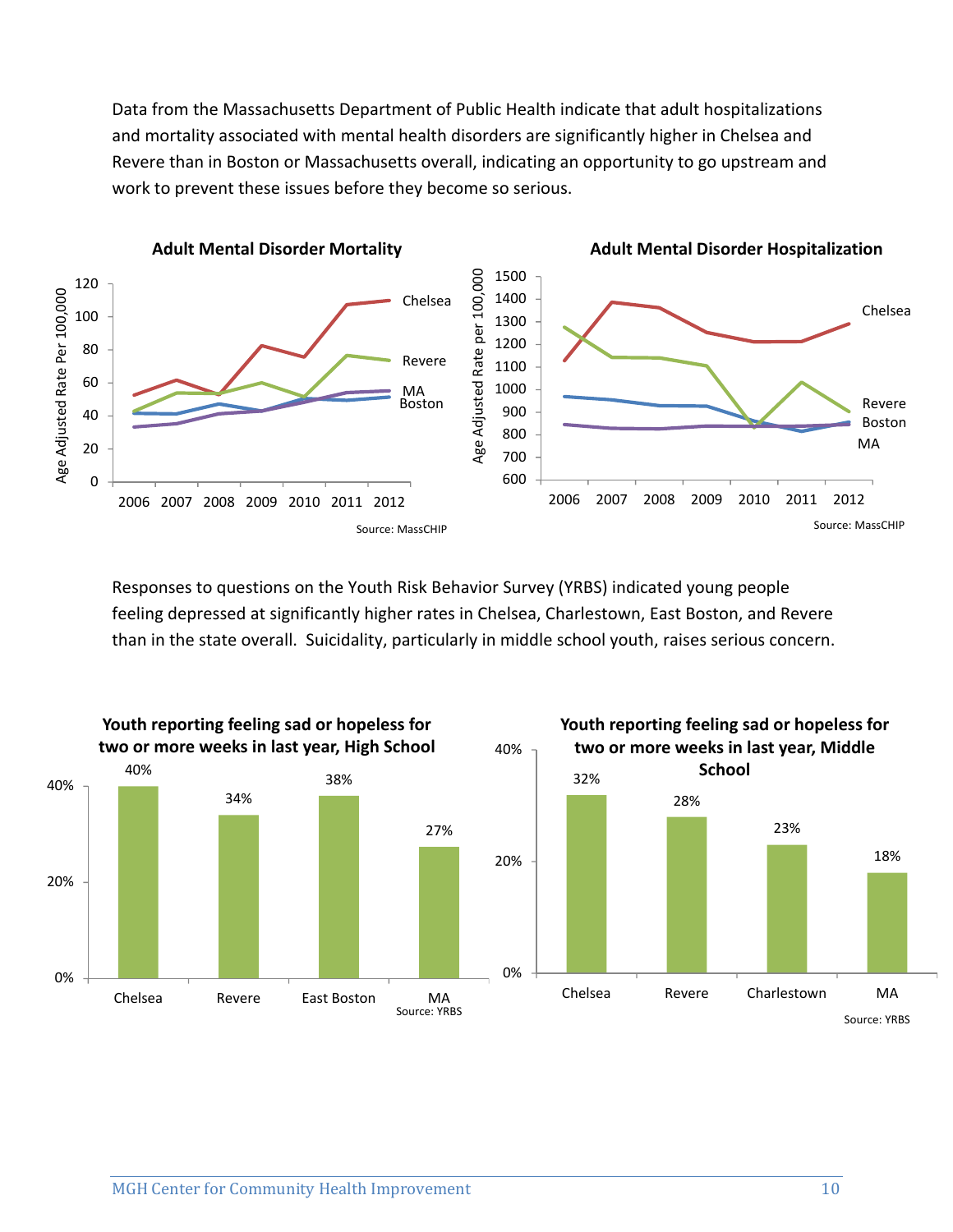

**Seriously Considered Suicide in the Past Year,**

Regarding substance use, high school students are at or below the state for the most common substances, with the exception of marijuana and cigarettes in East Boston. A key factor is most likely the work of the MGH‐supported community coalitions to reduce teen substance use. Twenty years ago, Revere had rates of teen substance use, particularly alcohol, far above the state average. Reports of both lifetime and current substance use for middle school youth, however, are significantly higher than state rates. Given the severity of the opioid epidemic in these communities, which usually begins in the late teens, coupled with the increase in mental health issues and suicidality in middle school youth, communities are even more committed to focusing on prevention and early intervention.



## **Lifetime Youth Substance Use, High School**

**Seriously Considered Suicide in the Past Year,**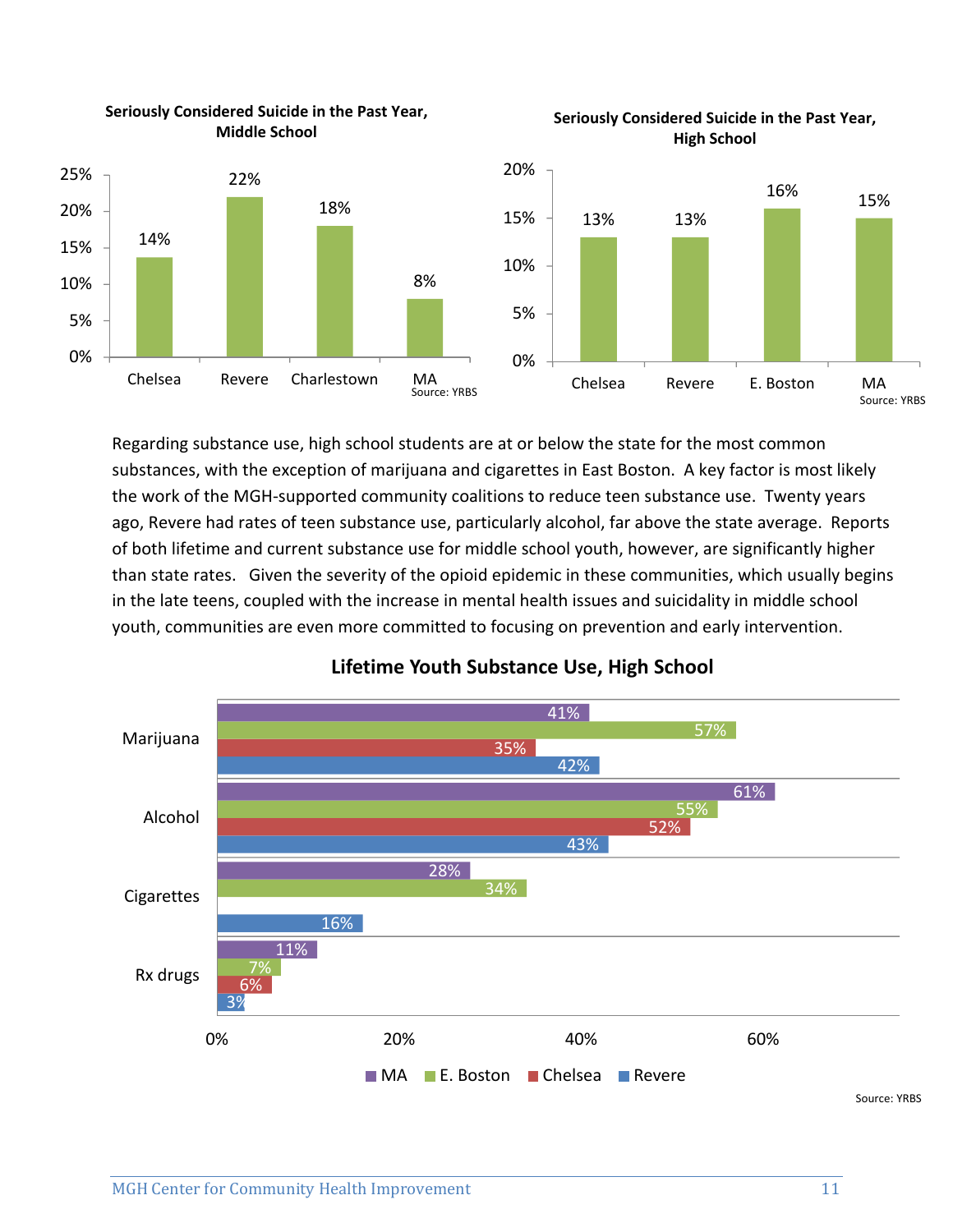

## **Lifetime Youth Substance Use, Middle School**

**Past 30‐Day Youth Substance Use, High School**

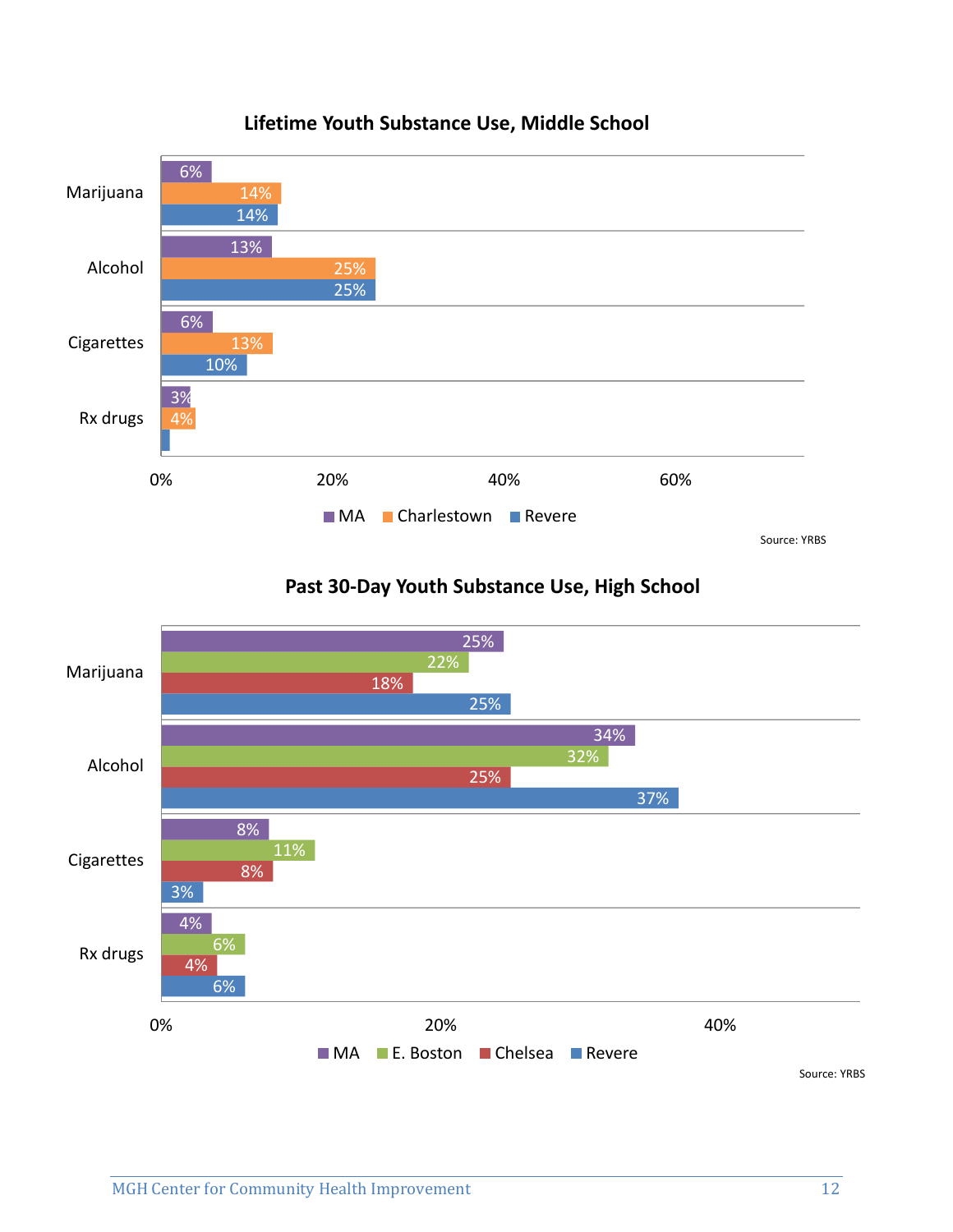

## **Past 30‐Day Youth Substance Use, Middle School**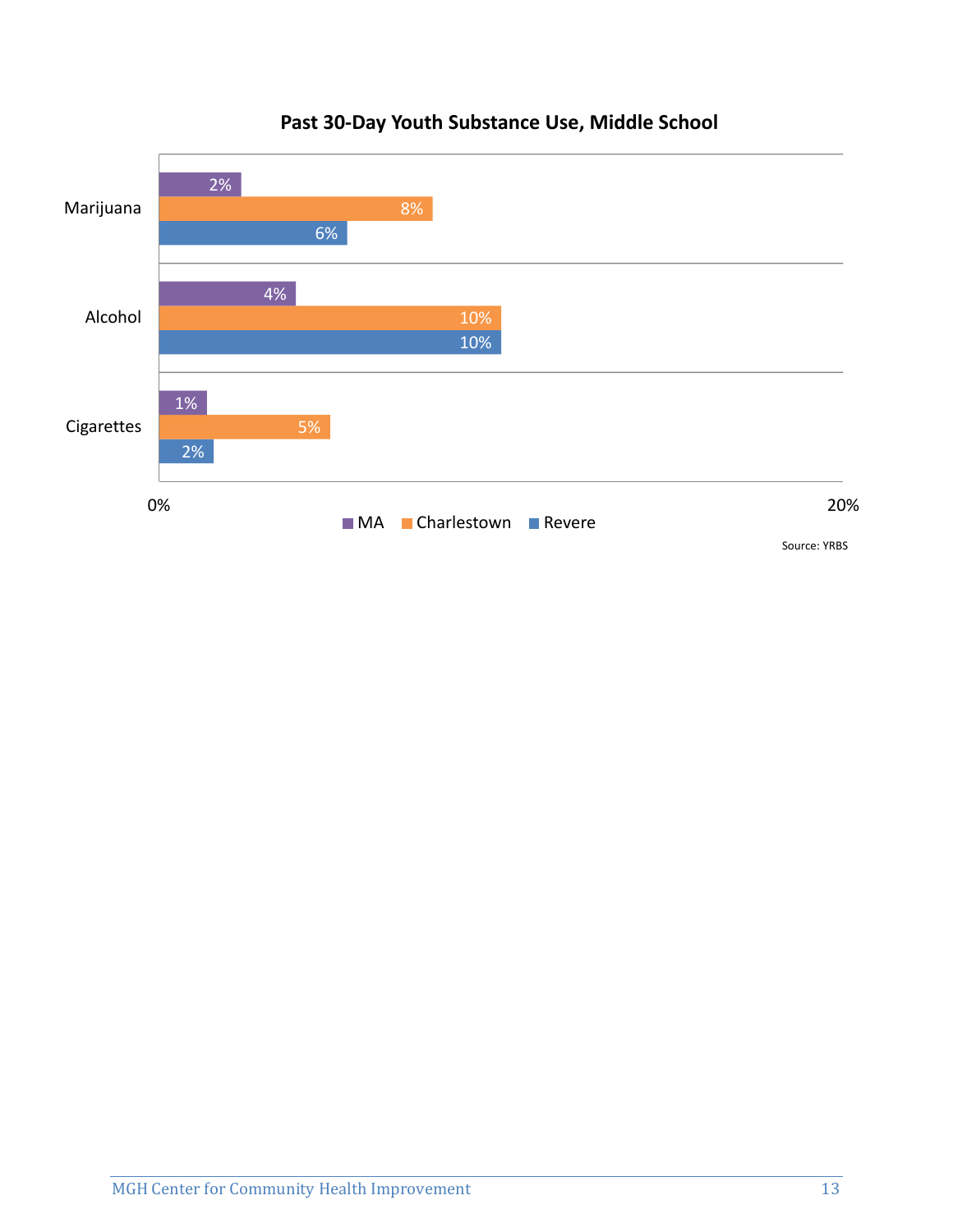## **Factors Associated with Adolescent Substance Use and Mental Health Issues**

Risk and Protective Factors are a common language among public health experts. A protective factor can be defined as "a characteristic at the biological, psychological, family, or community (including peers and culture) level that is associated with a lower likelihood of problem outcomes or that reduces the negative impact of a risk factor on problem outcomes." Thus, a risk factor would contribute to problem outcomes. The following table contains the most widely recognized risk and protective factors that contribute to youth using substances and mental health issues.

| <b>Risk Factors</b>                                     | <b>Protective Factors</b>                             |
|---------------------------------------------------------|-------------------------------------------------------|
| <b>Chaotic Home environment</b>                         | <b>Strong Family bonds</b>                            |
| Ineffective parenting                                   | Parental engagement in child's life                   |
| Little mutual attachment and nurturing                  | Clear parental expectations and consequences          |
| Inappropriate, shy, or aggressive classroom<br>behavior | Academic success                                      |
| <b>Academic Failure</b>                                 | Strong bonds with adults & pro-social<br>institutions |
| Low academic aspirations                                | Conventional norms around drugs and alcohol           |
| Poor social coping skills                               |                                                       |
| Affiliations with deviant peers                         |                                                       |
| Perceived external approval of drug use                 |                                                       |
| (peer, family, community)                               |                                                       |
| Parental substance use or mental illness                |                                                       |

Source: SAMHSA, 1997

There were specific risk and protective factors associated with substance use and mental health issues among young people that our communities chose to focus on. The following pages will review each factor and the supporting data.

These data on risk and protective factors were gathered from secondary sources, such as the YRBS, as well as primary data collection through interviews and focus groups. Over 200 individuals participated in the CHNA to indentify these factors as well as the strategies to address them. See Appendix A for more in‐depth methodology.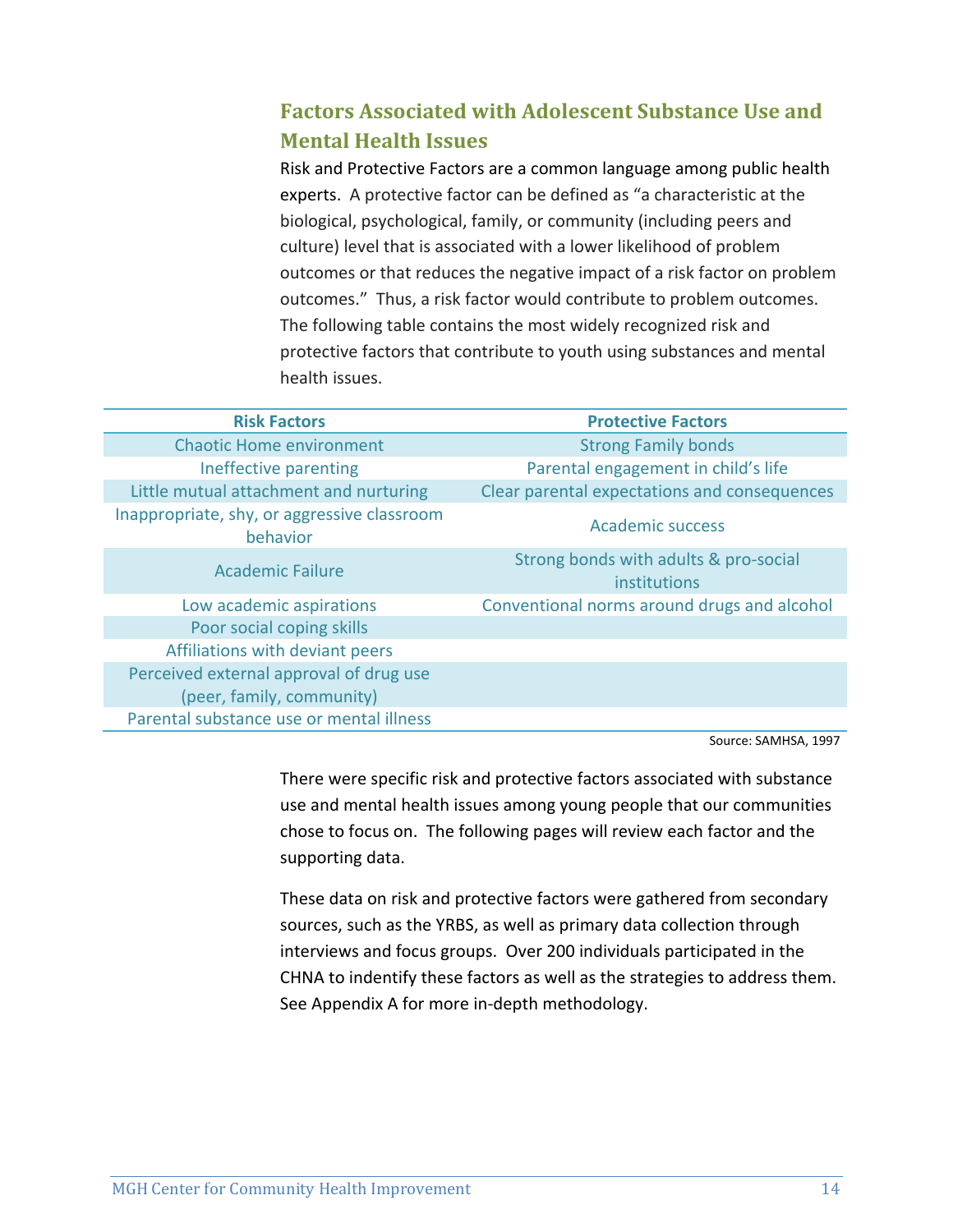Research suggests that young people thrive and flourish when there is one or more caring adult in their lives (Scales, P. C., & Leffert, N., 1999).

#### **Positive Relationships with Adults**

When young people in our focus groups were asked to whom they turn in times of stress, they often mentioned an adult in their lives. This was most often a parent, but teachers, counselors, and coordinators of clubs or after school activities were also mentioned. As seen below, the data on positive adult relationships is favorable for our communities. This is a strength that the implementation plan can harness and build upon.



*"My dad is my motivation; my mom is my inspiration."*

When talking to medical doctors, mental health professionals, social workers, school personnel, and other people who work with youth, many also acknowledged the importance of trusting adults in the lives of young people. Since this is a strength in these communities, there is a base to build upon. There is opportunity to build the skills of adults to work with youth, formally or informally, and to increase the number and effectiveness of adults working with youth. This is especially essential for new immigrant youth resettling in MGH communities, many of whom have experienced trauma in the immigration process, a major risk factor for depression and substance use.

For those who use substances or have mental health issues, the absence of positive relationships with an adult was identified as a risk factor. Qualitative data suggest that without adults to turn to in times of need to help problem solve, adolescents might turn to substances to self‐ medicate, most often marijuana and prescription drugs.

**Youth have at least 1 adult (family or non‐**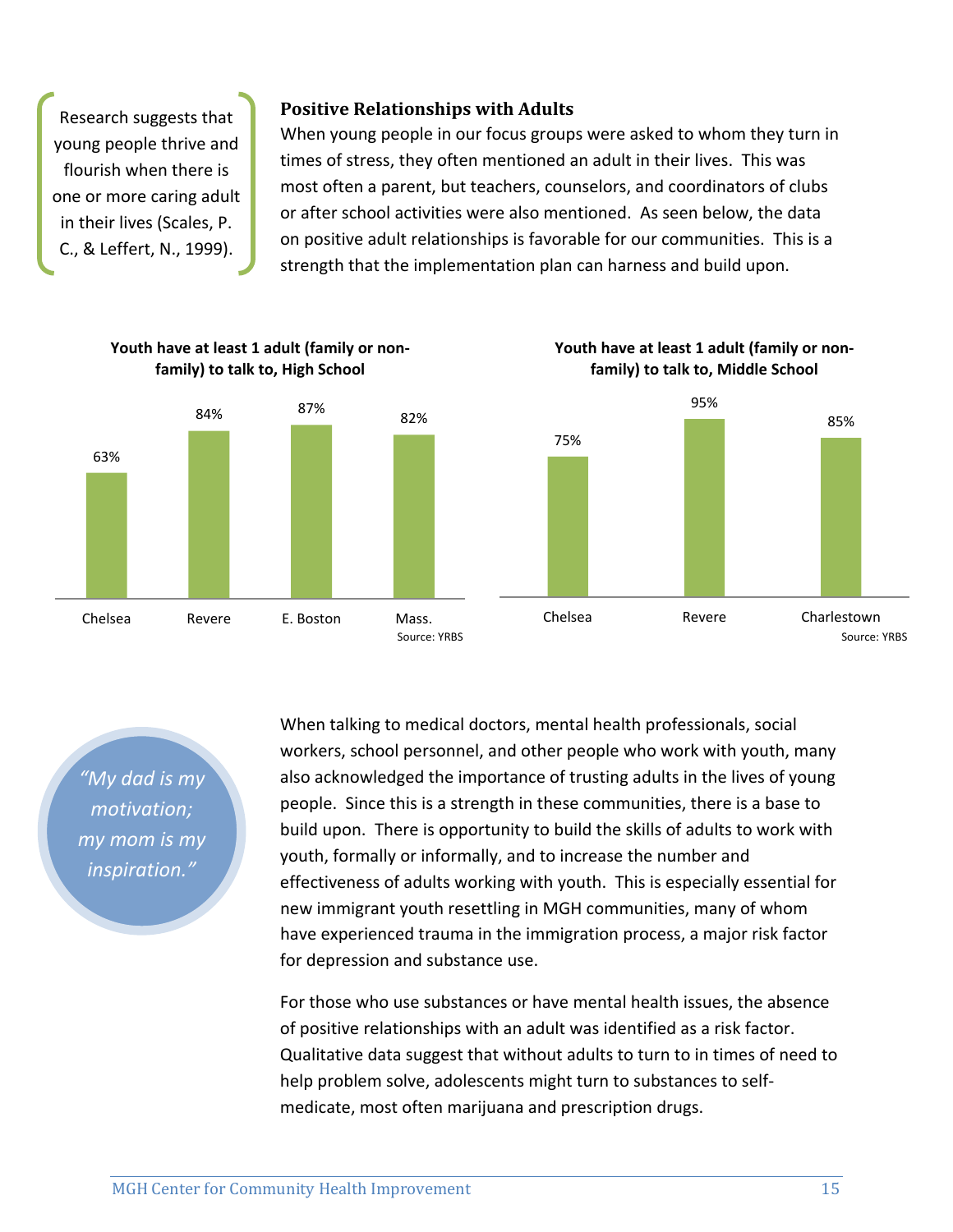*"Parents need to know how to talk to their kids about drugs at any age."*

Parental disproval is a strong predictor of drug use intentions (Sawyer, T.M., & Stevenson, J.F., 2008).

#### **Parental & Peer Disapproval of Substance Use**

In interviews and focus groups with professionals who work with youth and family members of those in recovery, participants identified parents' inability to talk to their children about substances as a major factor contributing to adolescent substance use. Not knowing what to say, how to say it, or at what age to start was confusing for parents. Many reported that parents feel they have no control over their children beyond a certain age, and just "throw their hands up."

Additionally, interviewees reported that many young people live in households where family members might be using alcohol and marijuana, and they are getting mixed messages about what is harmful, allowed, or normalized.

Research suggests that as young people move from middle to high school, peers also have a strong influence on what behaviors youth might engage (Sawyer, T.M., & Stevenson, J.F., 2008). The youth participants in the focus groups reported that marijuana is pervasive and "everyone is doing it." They agreed that there was pressure to smoke marijuana to fit in. However, as seen in the Past 30‐Day Use graph above, it does not appear from the quantitative data that everyone is smoking marijuana. Parsing out facts from perception will be key in moving forward among the coalitions when developing strategies in these communities.



**Perceived Parental Disapproval: Wrong or Very Wrong to Use Substances, High School**

Source: YRBS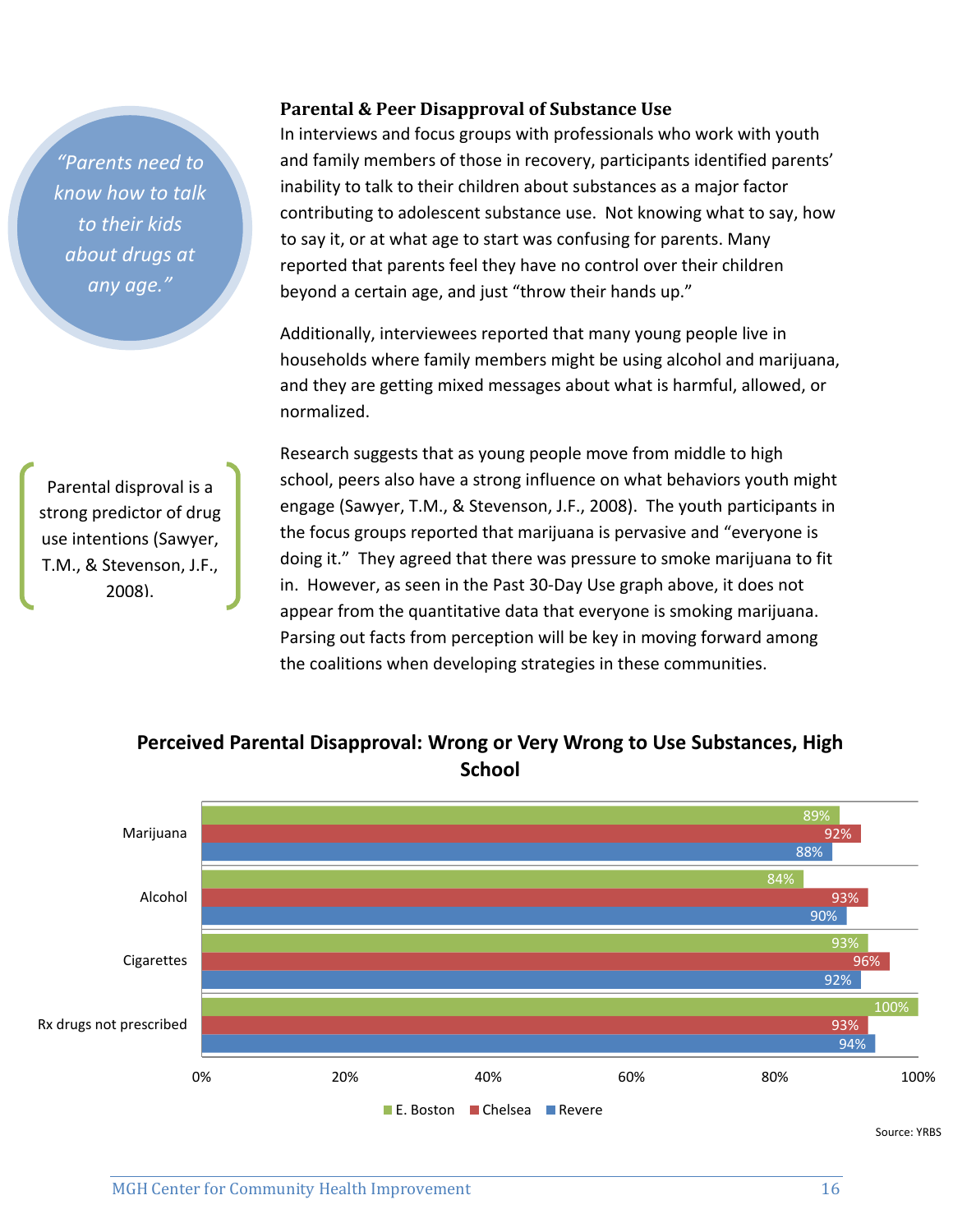## **Perceived Parental Disapproval: Wrong or Very Wrong to Use Substances, Middle School**



## **Perceived Peer Disapproval: Wrong or Very Wrong to Use Substances, High School**

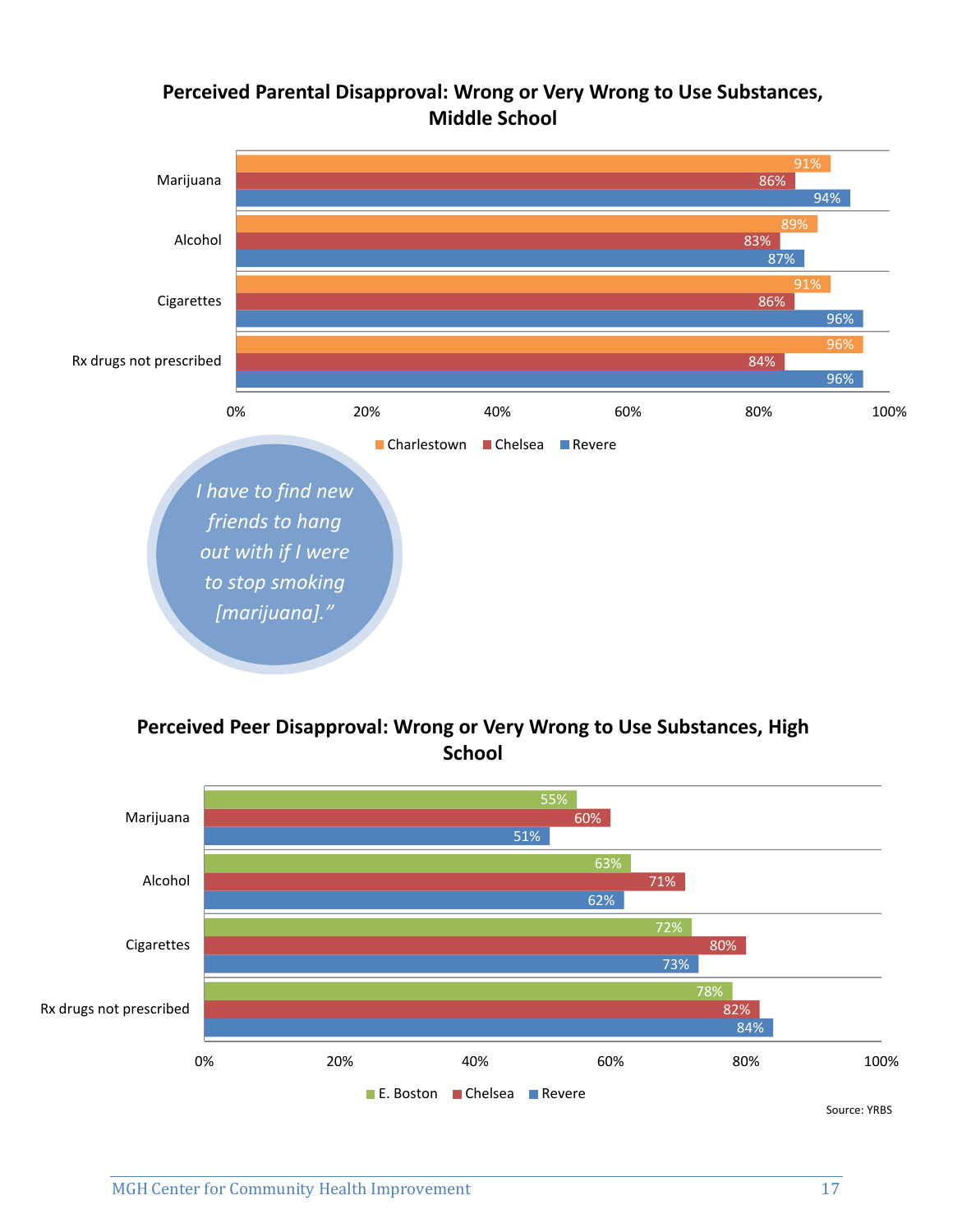

## **Perceived Peer Disapproval: Wrong or Very Wrong to Use Substances, Middle School**

From the data above, young people perceive that their parents disapprove more of their using substances than their peers. For high school students, peers are less likely to disapprove of marijuana use than any other substance. In fact, they are more likely to disapprove of alcohol and tobacco, which might contribute to the perception that smoking marijuana is pervasive among young people.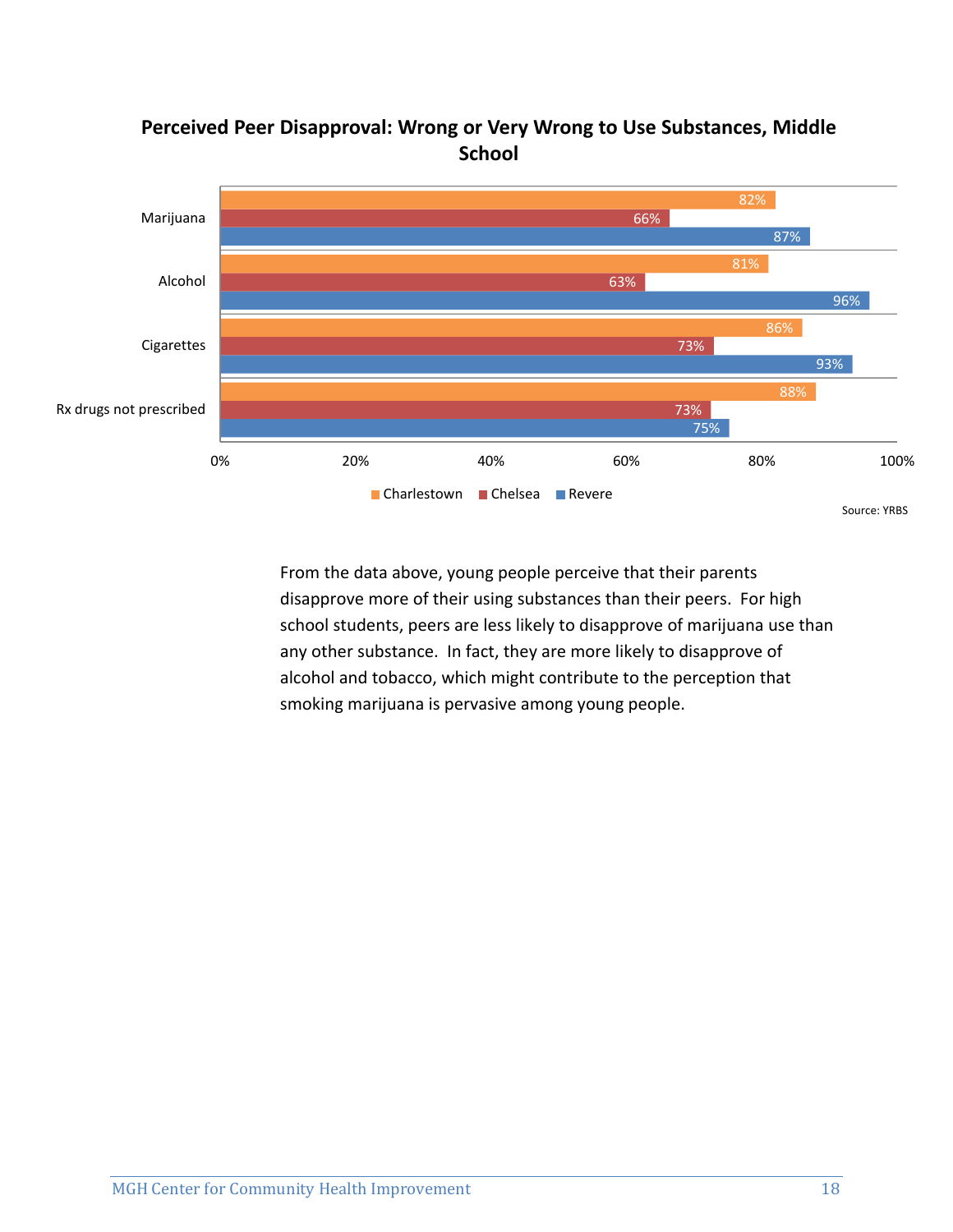#### **Accessible Extracurricular Activities**

Several studies have found that adolescents who are more likely to be without adult supervision after school have significantly higher rates of alcohol, tobacco, and marijuana use than do adolescents receiving more adult supervision (Mulhall et al. 1996; Richardson et al. 1993).

Mentioned overwhelmingly in all focus groups and interviews was the need for healthy, pro‐social activities and experiences which would keep young people safe and engaged, while reducing negative emotions and isolation. Participants reported that of the out‐of‐school activities offered, many were expensive, at capacity, or transportation was not readily available.

Many youth, particularly those who participated in the focus groups through the Boys and Girls Clubs or another after school program, reported that the program gave them a safe place to engage with adults and peers. Youth at the Boys and Girls Clubs reported going to the club directly after school and staying there through the evening until a parent or family member picked them up. Unfortunately, not all of our communities have a Boys and Girls Club or comparable organization.

Professionals reported the need for activities to help youth with aggression, refusal skills, positive interactions with adults, and to help build job and vocational skills. Youth reported they want jobs, which would give them something to do, money (for themselves or family), and help build their resumes.



#### **Student Participation in Extracurricular Activities in Past Year, High School**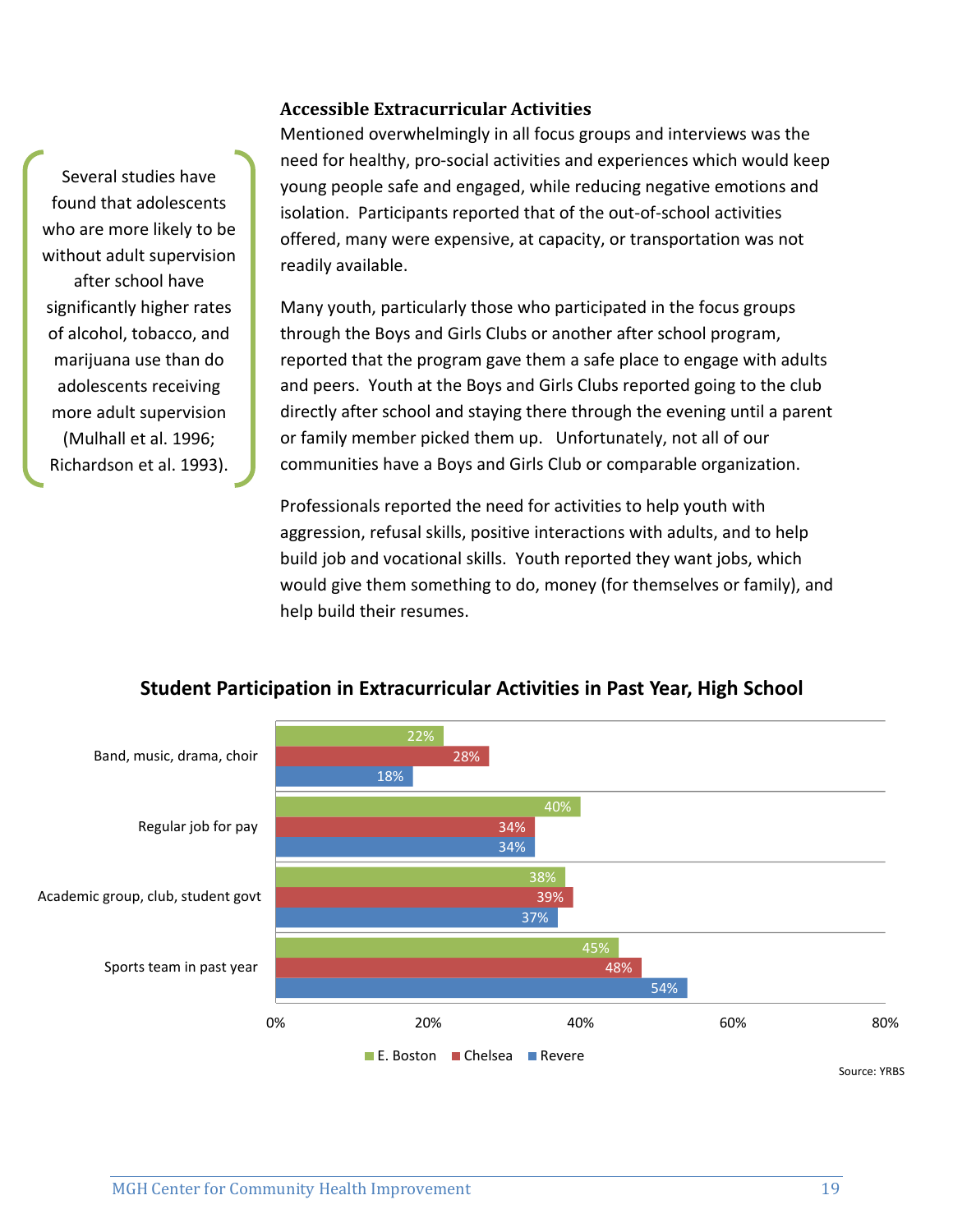## 18% 49% 30% 33% 49% 32% 42% Sports team in past year Academic group, club, student govt Regular job for pay Band, music, drama, choir

#### **Student Participation in Extracurricular Activities in Past Year, Middle School**

0% 20% 40% 60% 80% Charlestown **Revere** Source: YRBS

Older youth also reported wanting internships and help with college prep, including financial aid and financial literacy.

#### **Access to Substances**

"Marijuana is easier to get than alcohol; I don't have to get an adult to buy it for me." This sentiment was pervasive among the youth focus group participants, and many professionals also agreed that for adolescents, marijuana is the drug of choice and very easy to obtain. This is confirmed in the data below from the Youth Risk Behavior Survey where youth in all communities report that marijuana is almost as easy, if not easier, to get than alcohol.

Professionals reported that youth are getting marijuana from friends, dealers, or stealing it from their parents.

Young people also identified prescription drugs as easy to get, although more prevalent among older adolescents.

Youth are more likely to use substances that they perceive as easy to obtain (King, K.A, Vidourek, R. A., Hoffman, A.R., 2012).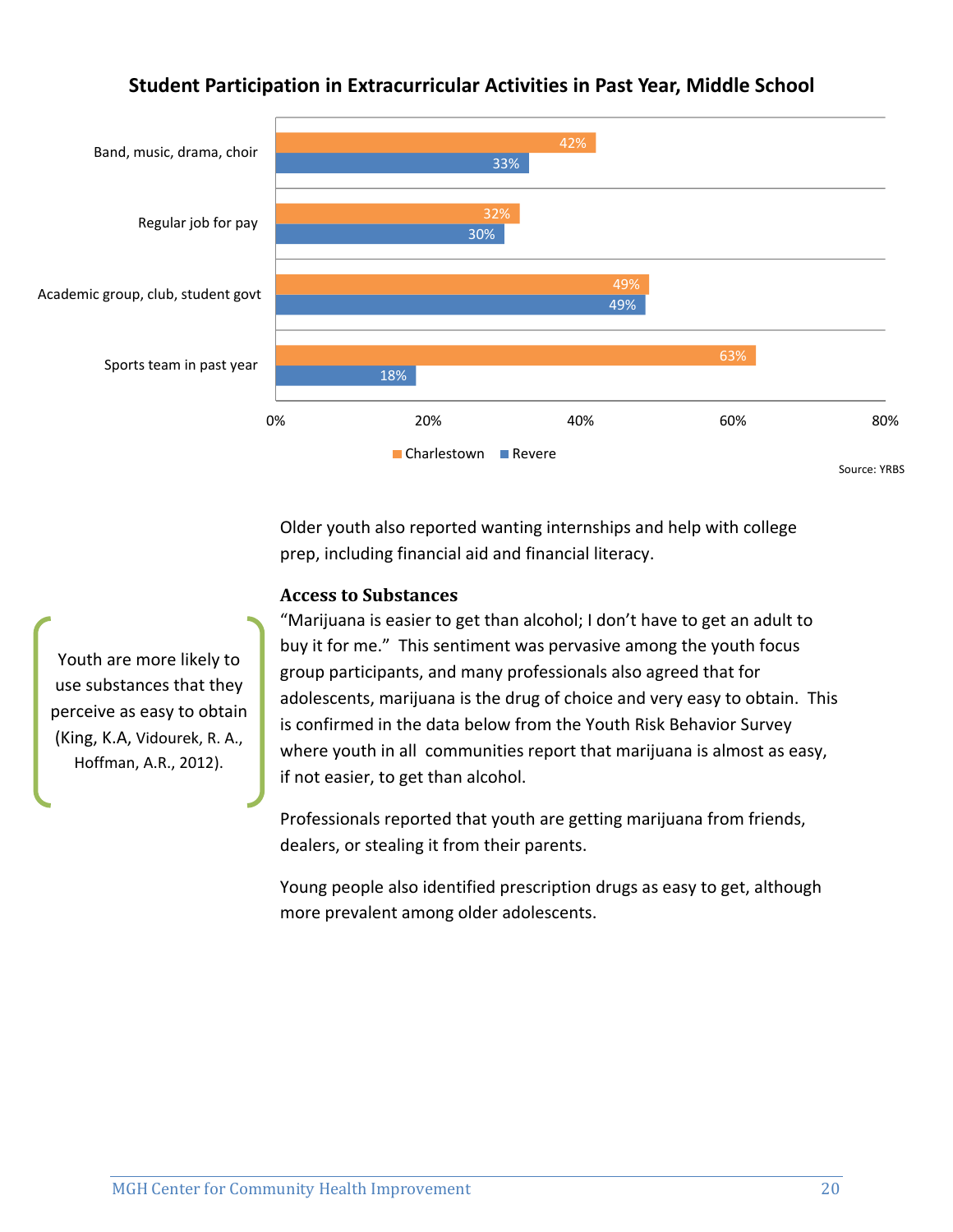## **Perception of Ease of Obtaining Substances— Fairly or Very Easy, High School**



## **Perception of Ease of Obtaining Substances— Fairly or Very Easy, Middle School**

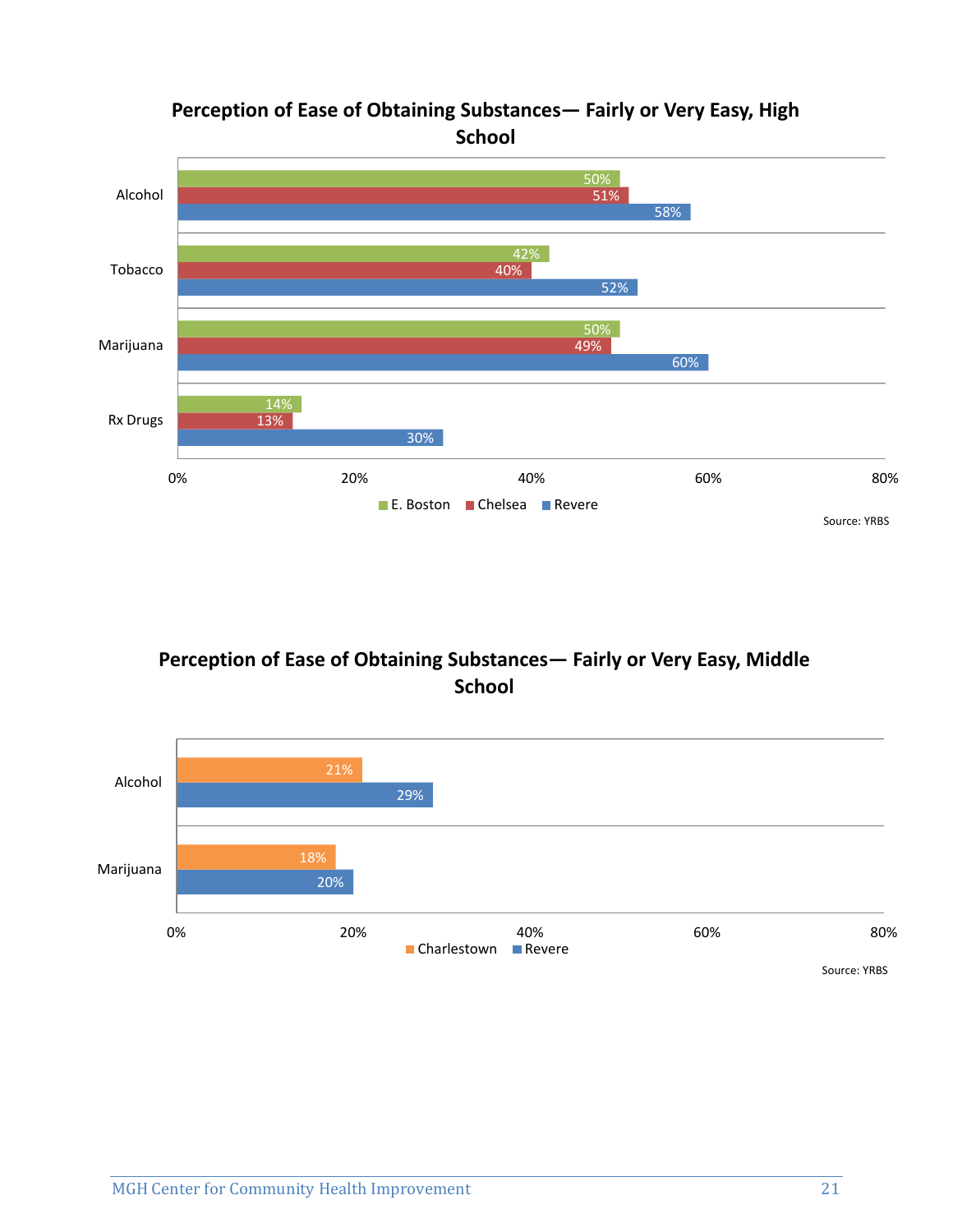Youth are more likely to use substances that they perceive as less harmful (King, K.A, Vidourek, R. A., Hoffman, A.R., 2012).

#### **Perception of Harm from Substances**

Youth are getting mixed messages about the dangers of marijuana; as legislation changes, youth do not see marijuana as illegal or dangerous and think it is socially acceptable. When asked what drugs they know people use, youth seemed to dismiss marijuana and not think it was a big deal. "Marijuana is more casual now, like smoking a cigarette." As the data below show, about one‐third of the youth perceive marijuana to be of little or no risk. Of even greater concern is the proportion of youth who report opioid or prescription drugs as having little or no risk.

Even the professionals interviewed were confused about what to say in terms of use and harms of substances, especially around marijuana and prescription drugs, as those can be prescribed by a doctor and are viewed as helping people.



#### **Perceived Risk of Substance Use—No or Small Risk, High School**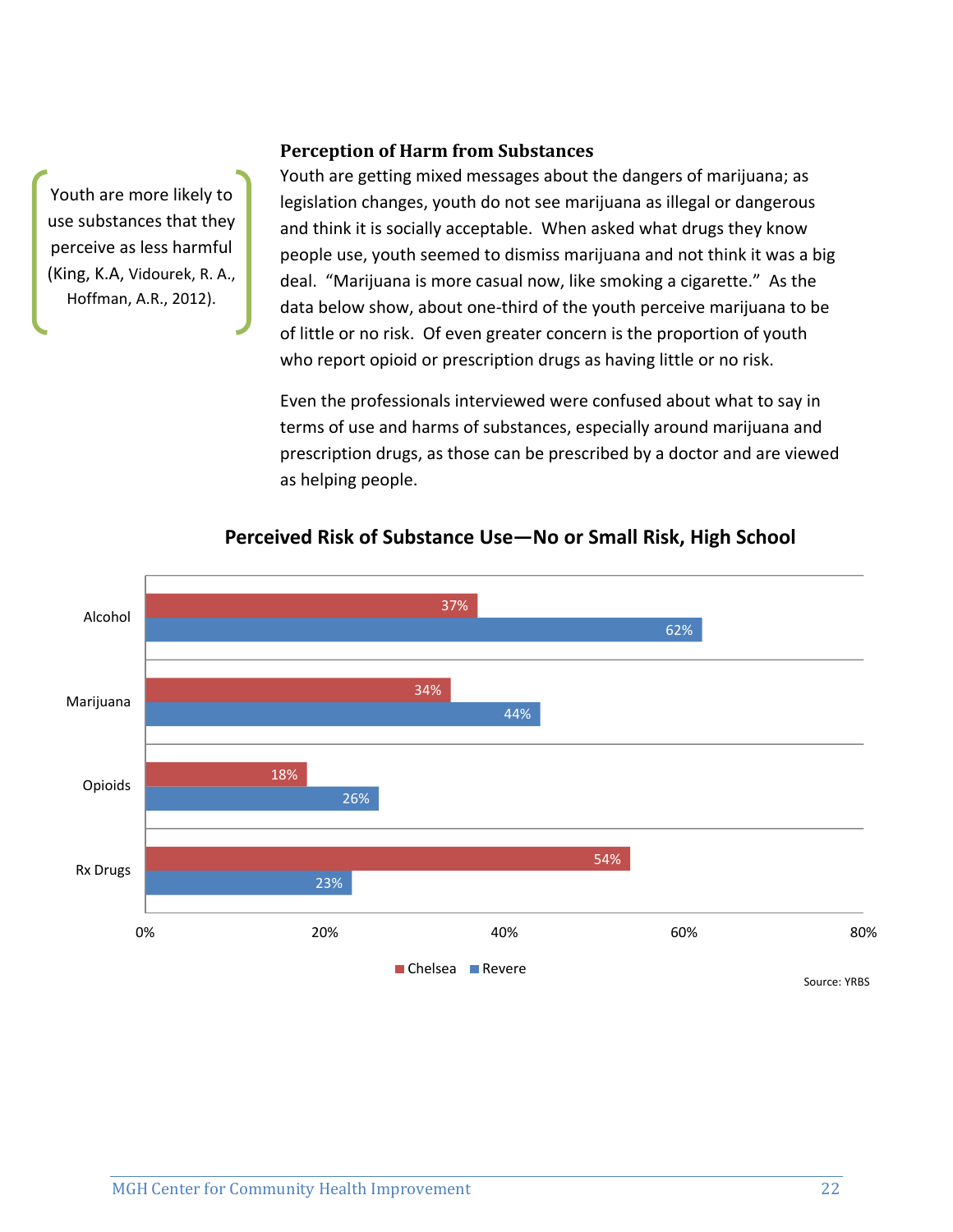

## **Perceived Risk of Substance Use—No or Small Risk, Middle School**

#### **Stress**

When asked what stresses them out, youth promptly listed school, peer pressure and fitting in, personal safety, bullying, and homework.

The pressure to do well in school was mentioned in all youth focus groups. Many reported that this pressure might lead to depression and using drugs, especially if a youth does not have someone to talk to. Some youth admitted to using marijuana in the mornings before school, "to take the edge off." Additionally, youth want to fit in, so they succumb to peer pressure to smoke marijuana or take pills with friends. Youth admitted they are not sure how to positively deal with stress and that talking to mental health counselors can lead to being labeled as "crazy."

Bullying in school and on‐line are very real stressors as well. Youth reported they see it happen more often in middle school, and bullying can lead to depression and suicide.

Younger youth and young women in the focus groups mentioned a fear of safety when out in their communities, especially after dark. Professionals agreed that many youth do not feel safe in their

*"A large percentage of families are experiencing stress and trauma at the same time."*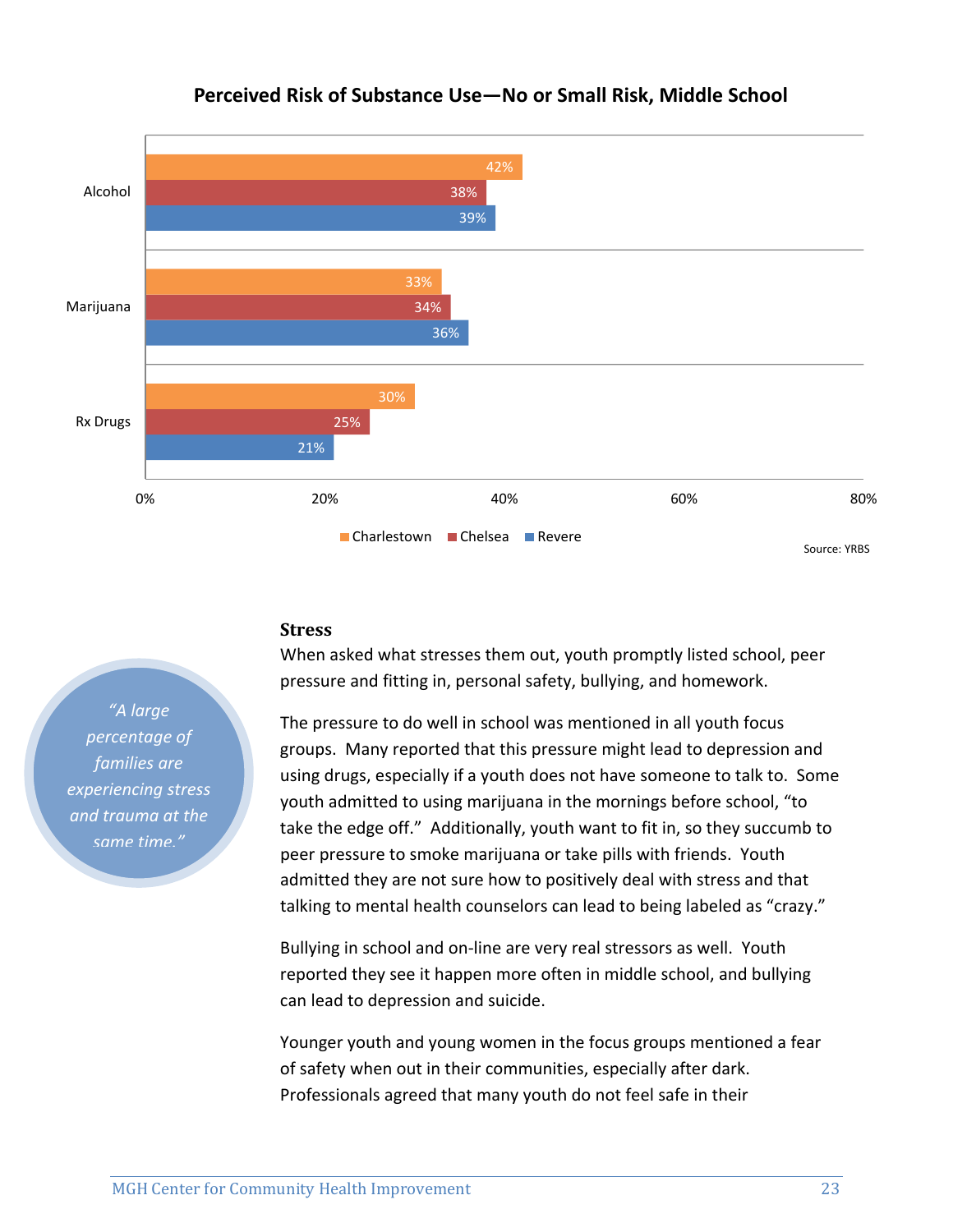communities after dark, and this limits opportunities for activities that might run late, causing stress for youth who need to leave a program before sunset.

Professionals reported they see many youth dealing with family trauma, especially families in Chelsea, Revere, and East Boston where there has been an increase in unaccompanied minors from Central America. These youth have experienced multiple traumas, including violence while crossing the border and having to live with unknown family members. Some youth reported being worried that their parents or family members might be deported. Additionally, some youth are approached by gang members and pressured to join gangs that are associated with their home countries.

This stress can lead to depression, other mental health issues, and drug use.

# *Summary of Factors that Prevent Adolescent Substance Use and Mental Health Issues:*

*Positive Relationships with Adults Parental & Peer Disapproval of Substance Use Accessible Extracurricular Activities Lack of Access to Substances Perception of Harm from Substances Reducing & Managing Stress*

Having a current diagnosis for depression is associated with increased risk of prescription opioid misuse (Ford,& Rigg, 2015).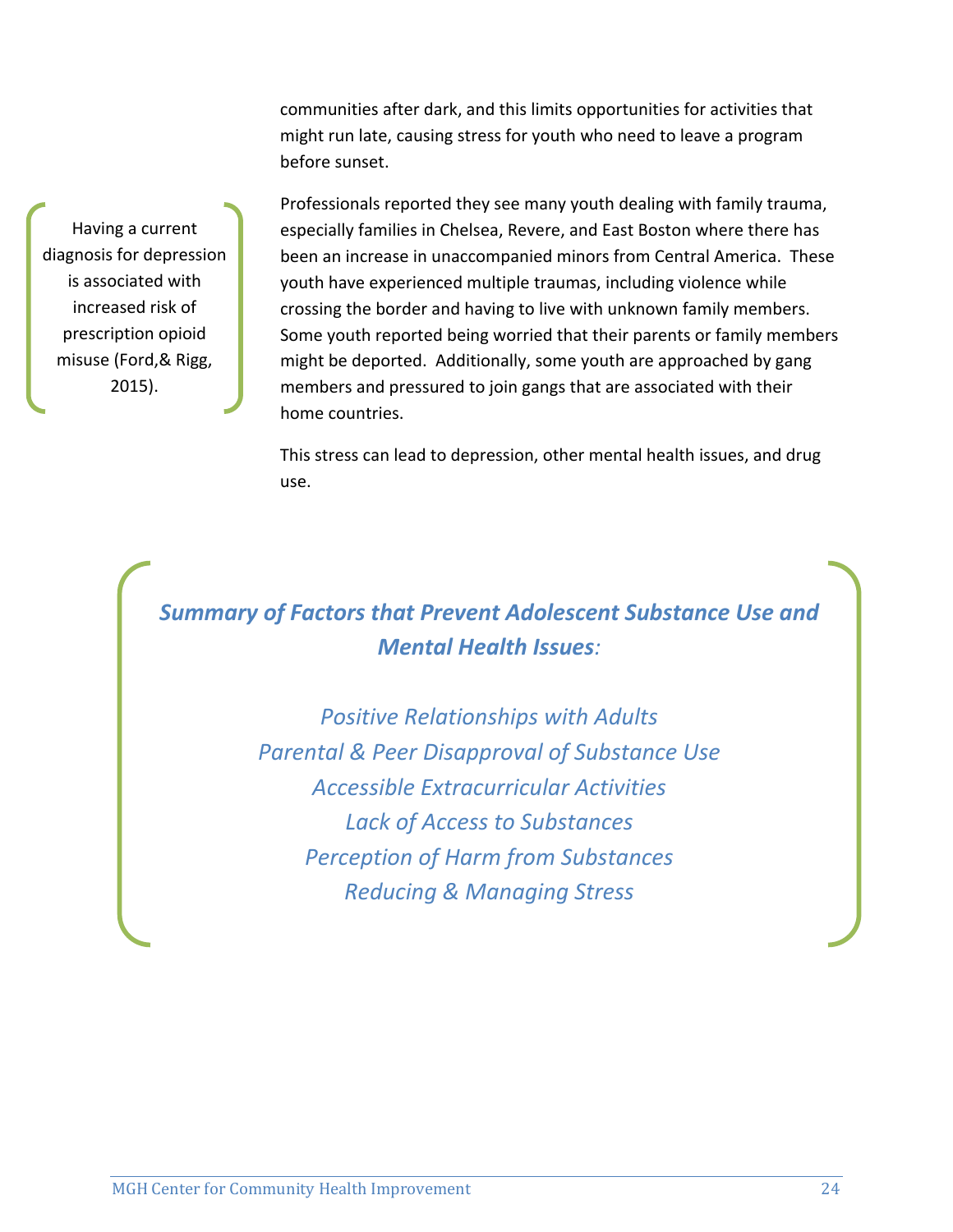## **Prioritization of Factors to Address in Prevention Strategy**

Presentations of the above factors took place with each community coalition, as well as any organizations who requested a presentation, including the Community Health Improvement Team at MGH Chelsea HealthCare Center. Participants at each presentation were divided into groups to prioritize the factors for their communities. Prioritization was based on the importance of the factor to the community and how changeable the factor was, given the readiness and resources of the community.

To help prioritize, participants were given the following grid to use and asked to discuss amongst themselves how they viewed each factor in the context of their community.

|           | <b>Prioritization Matrix</b> | Changeability |     |
|-----------|------------------------------|---------------|-----|
|           |                              | High          | Low |
| mportance | High                         |               |     |
|           | Low                          |               |     |

Each group reported out what factors ended up as both High Importance and High Changeability. Factors were tallied, and agreement was sought from the group that the prioritized factors were indeed the ones the communities wanted to work on.

Not surprisingly, as the factors are similar across Revere, Chelsea, Charlestown, and East Boston, so, too, were the top prioritized factors from each community.

Below are the prioritized factors from each presentation.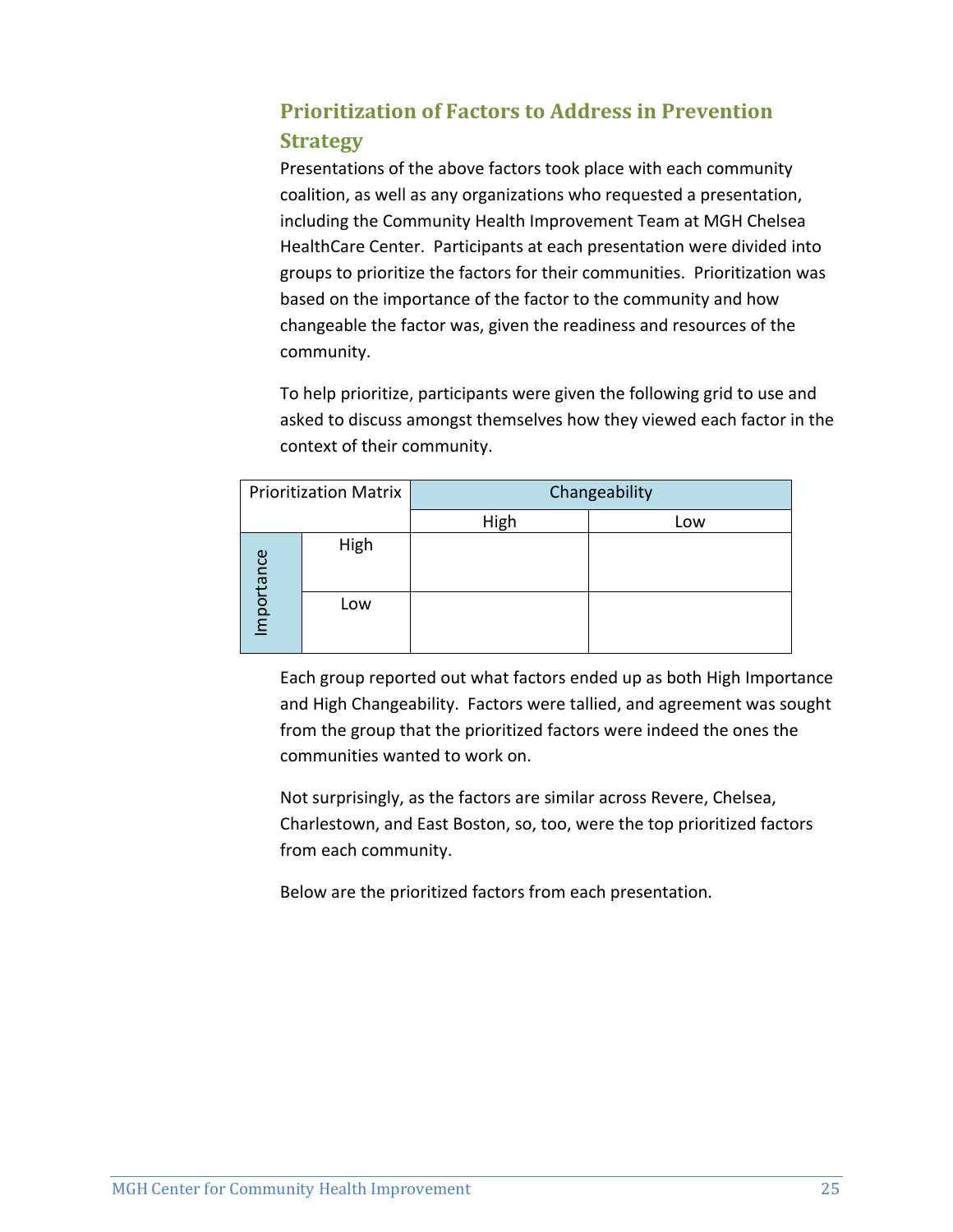| <b>Revere Cares</b> | <b>Healthy</b>    | <b>The</b>         | <b>EASTIE</b>        | <b>MGH Chelsea</b> | <b>MGH CCHI</b>        |
|---------------------|-------------------|--------------------|----------------------|--------------------|------------------------|
|                     | <b>Chelsea</b>    | <b>Charlestown</b> | <b>Coalition</b>     | <b>CHI Team</b>    | <b>Coalition Staff</b> |
|                     |                   | <b>Coalition</b>   |                      |                    |                        |
| Adult               | <b>Adult</b>      | Adult              | Adult                | Adult              | <b>Adult</b>           |
| Relationships       | Relationships     | Relationships      | <b>Relationships</b> | Relationships      | Relationships          |
|                     |                   |                    |                      |                    |                        |
| Extracurricular     | Extracurricular   | Extracurricular    | Extracurricular      | Extracurricular    | Extracurricular        |
| <b>Activities</b>   | <b>Activities</b> | <b>Activities</b>  | <b>Activities</b>    | <b>Activities</b>  | <b>Activities</b>      |
|                     |                   |                    |                      |                    |                        |
| <b>Stress</b>       | <b>Stress</b>     | Perception of      | Perception of        | Perception of      | <b>Stress</b>          |
|                     |                   | Harm from          | Harm from            | Harm from          |                        |
|                     |                   | <b>Substances</b>  | <b>Substances</b>    | <b>Substances</b>  |                        |

# **Factors to be addressed by MGH CCHI & Coalitions:**

# **Adult Relationships**

## **Extracurricular Activities**

## Stress

# Perception of Harm from Substances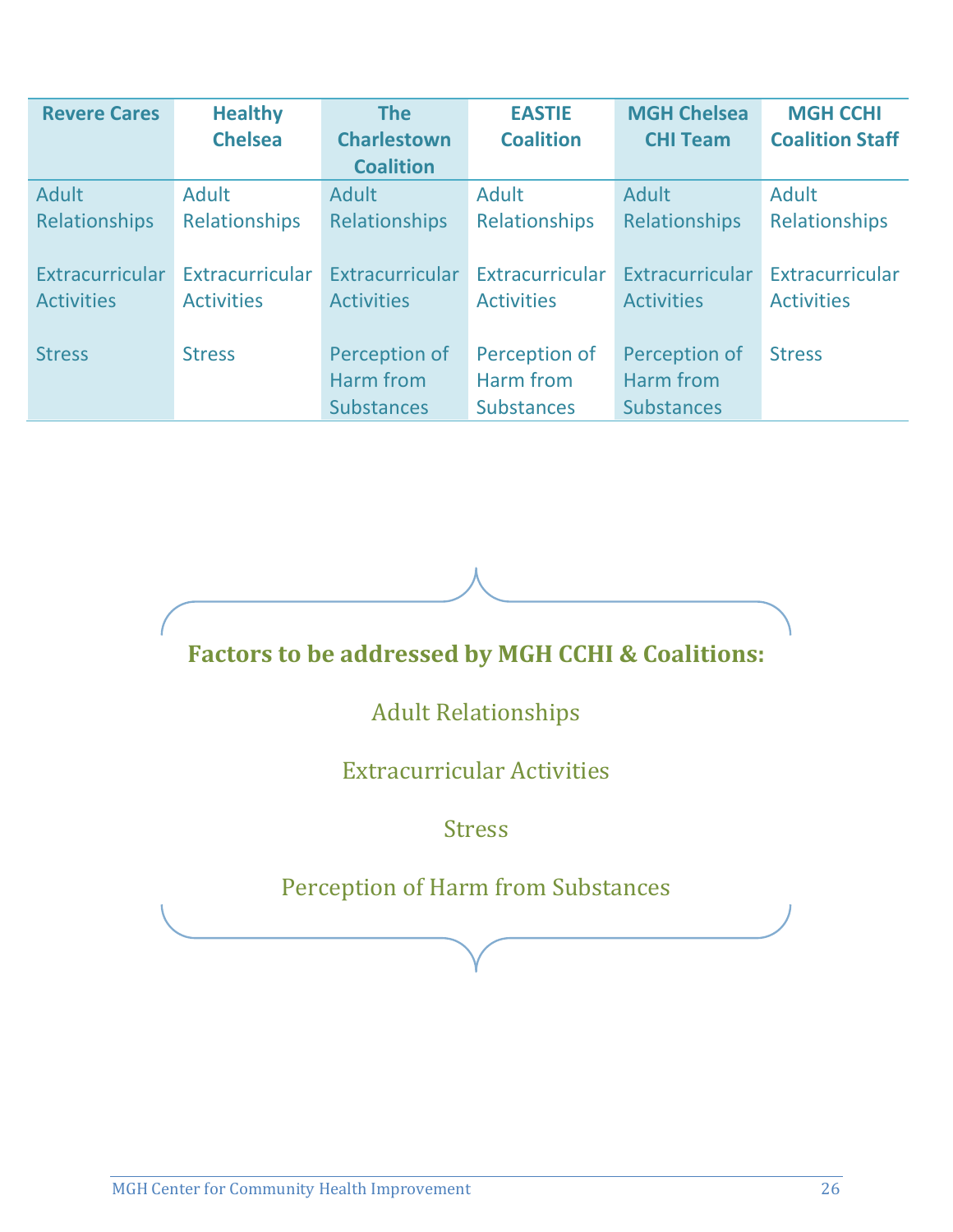## **Strategies**

Participants were then asked to review each prioritized factor and consider strategies that they could implement across the region. Participants were asked to take into account feasibility, reach and populations affected, and buy‐in when considering strategies. Below are the overall strategies to address the prioritized factors for adolescent substance use and mental health.

| <b>Factor</b>                                       | <b>Strategy</b>                                                                                                                             |
|-----------------------------------------------------|---------------------------------------------------------------------------------------------------------------------------------------------|
| <b>Adult Relationships</b>                          | Increase job shadowship programs and youth<br>jobs                                                                                          |
|                                                     | Enhance adult capacities for informal and<br>formal mentorships and communication with<br>youth                                             |
| <b>Extracurricular Activities</b>                   | Build infrastructure to connect youth and<br>families to activities                                                                         |
|                                                     | Collaborate with organizations to advocate for<br>age-appropriate youth activities in each<br>community                                     |
|                                                     | Strengthen youth component of each<br>community coalition                                                                                   |
| <b>Stress</b>                                       | Increase coping skills of youth and adults to<br>positively manage and reduce stress                                                        |
|                                                     | Create youth photo voice project to highlight<br>positive stress management                                                                 |
| <b>Perception of Harm from</b><br><b>Substances</b> | Implement social marketing campaign to<br>increase perception of harm of adolescent<br>marijuana use                                        |
|                                                     | Collaborate with schools and organizations to<br>incorporate an evidence-based curriculum that<br>addresses substance use and mental health |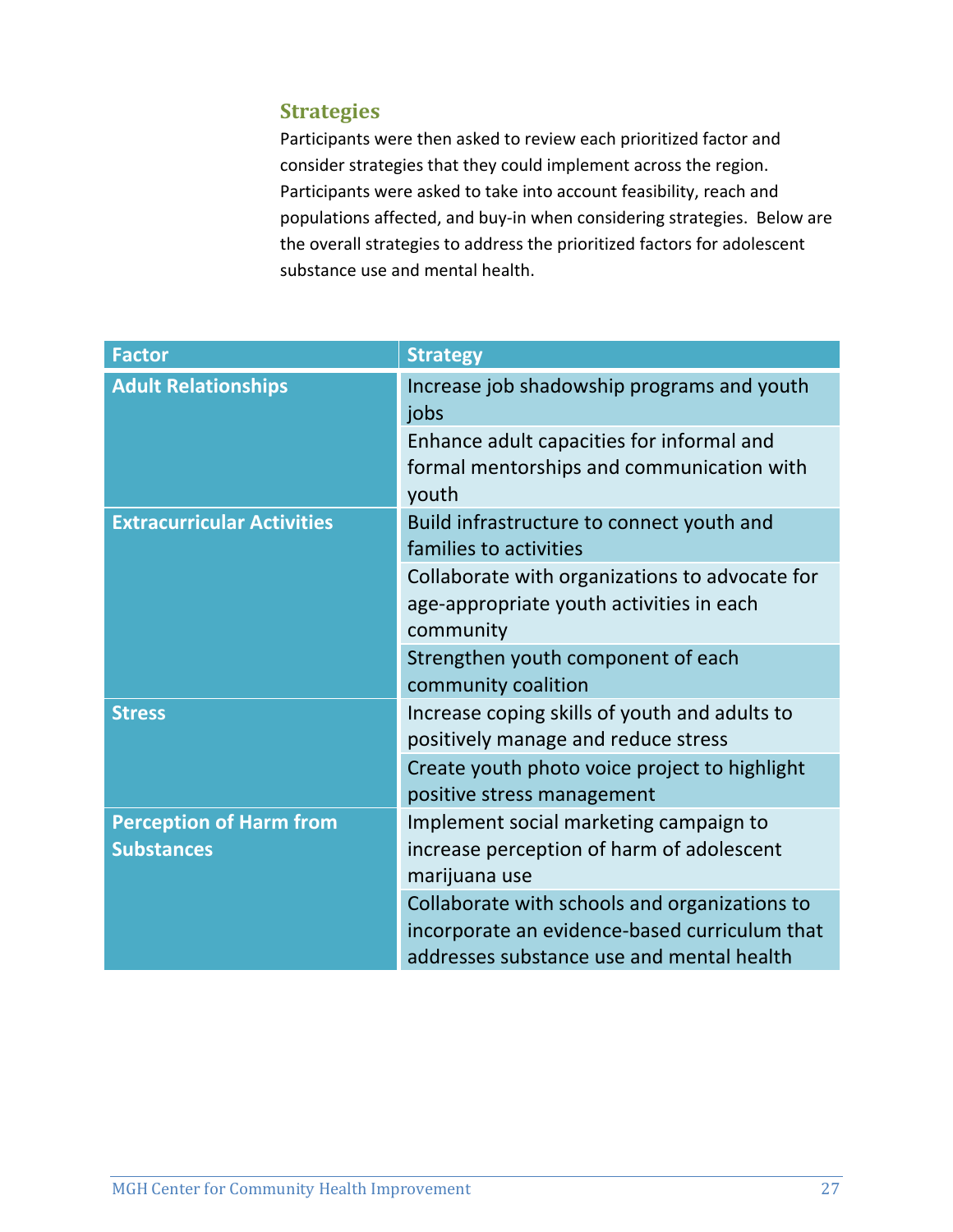## **Community Health Implementation Plan**

The following implementation plan is part of a larger strategic plan the MGH Center for Community Health Improvement has completed. The larger strategic plan takes into account previous CHNAs and other community needs that have been identified in the communities MGH serves. What is presented here is only in response to the 2016 Community Health Needs Assessment on Adolescent Substance Use and Mental Health.

The Community Health Implementation Plan (CHIP) was created from plans each of the four coalitions created based on their own capacity, community readiness, partnerships, and resources. Although the goals, objectives, and strategies are the same for each community, activities might be slightly different depending on the criteria previously mentioned. For detailed work plans for each coalition, please contact CCHI.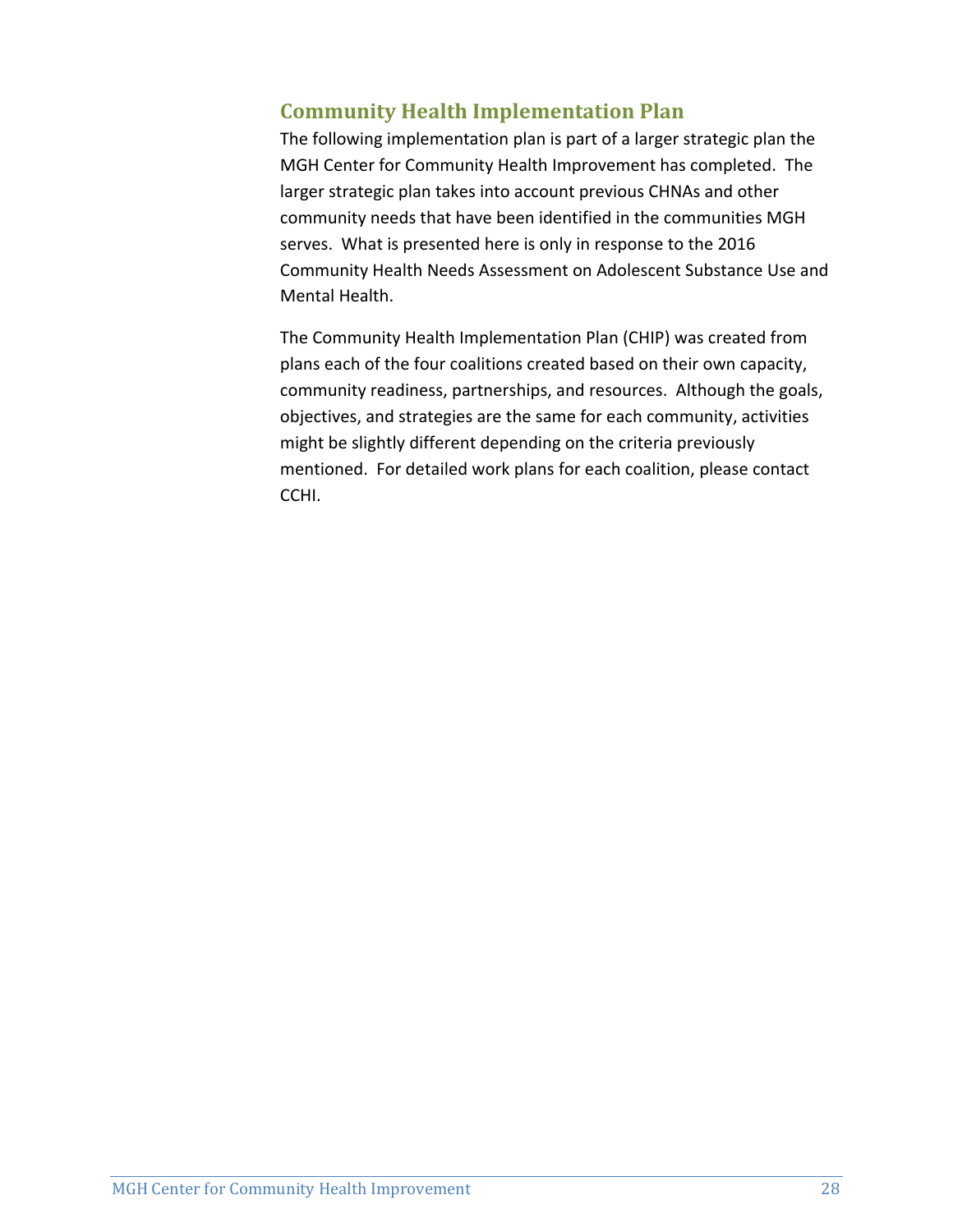**CCHI Goal: Collectively assess and address our local communities' and Boston's most pressing health concerns (opioids, substance use disorders, violence, trauma, mental health obesity, etc.) in collaboration with hospitals, community partners and coalition staff.**

**CHNA Sub‐Goal: Prevent and reduce adolescent substance use and mental health issues**

Objective 1: Decrease the number of youth feeling sad or down in the last two weeks by 5%

**Objective 2: Reduce adolescent substance, particularly marijuana use, and increase perception of harm from substances by 10%.**

*Strategy 1: Increase job shadowship programs and youth jobs* **Activities** 

- Connect schools and organizations with professionals to expose youth to careers and educational
	- opportunities throughout the communities
	- Work with MGH Youth programs to support summer jobs for youth from Chelsea, Revere, Charlestown, and E. Boston

*Strategy 2: Enhance adult capacities for informal and formal mentorships and communication with youth*

Activities

- Educate parent/guardian on substances and use as well as their skills in communicating with their child(ren) about the dangers of substances, and setting expectations and rules
- Use existing groups as a place to build bonds with adults (Charlestown 02129 youth group, Boys and Girls Clubs, after school programs)

*Strategy 3: Collaborate with organizations to advocate for age‐appropriate youth activities in each community*

Activities

- Support the expansion of after school programming and activities to provide youth with healthy activities that develop pro‐social skills, resilience, and other core developmental assets
- Partner to organize activities for youth, designed by youth

*Strategy 4: Engage youth as part of each community coalition*

Activities

- Support strong youth groups for each coalition
- Present assessment findings to youth to prioritize activities
- Support youth group to create social media campaign in each community (see below)
- Support and guide youth to make positive differences in their communities

*Strategy 5: Increase coping skills of youth and adults to positively manage and reduce stress* Activities

- Support schools to offer stress-management skill building to students
- Support coalition youth group to create stress management opportunities with their peers.

## *Strategy 6: Implement social marketing campaign to increase perception of harm of adolescent marijuana use*

Activities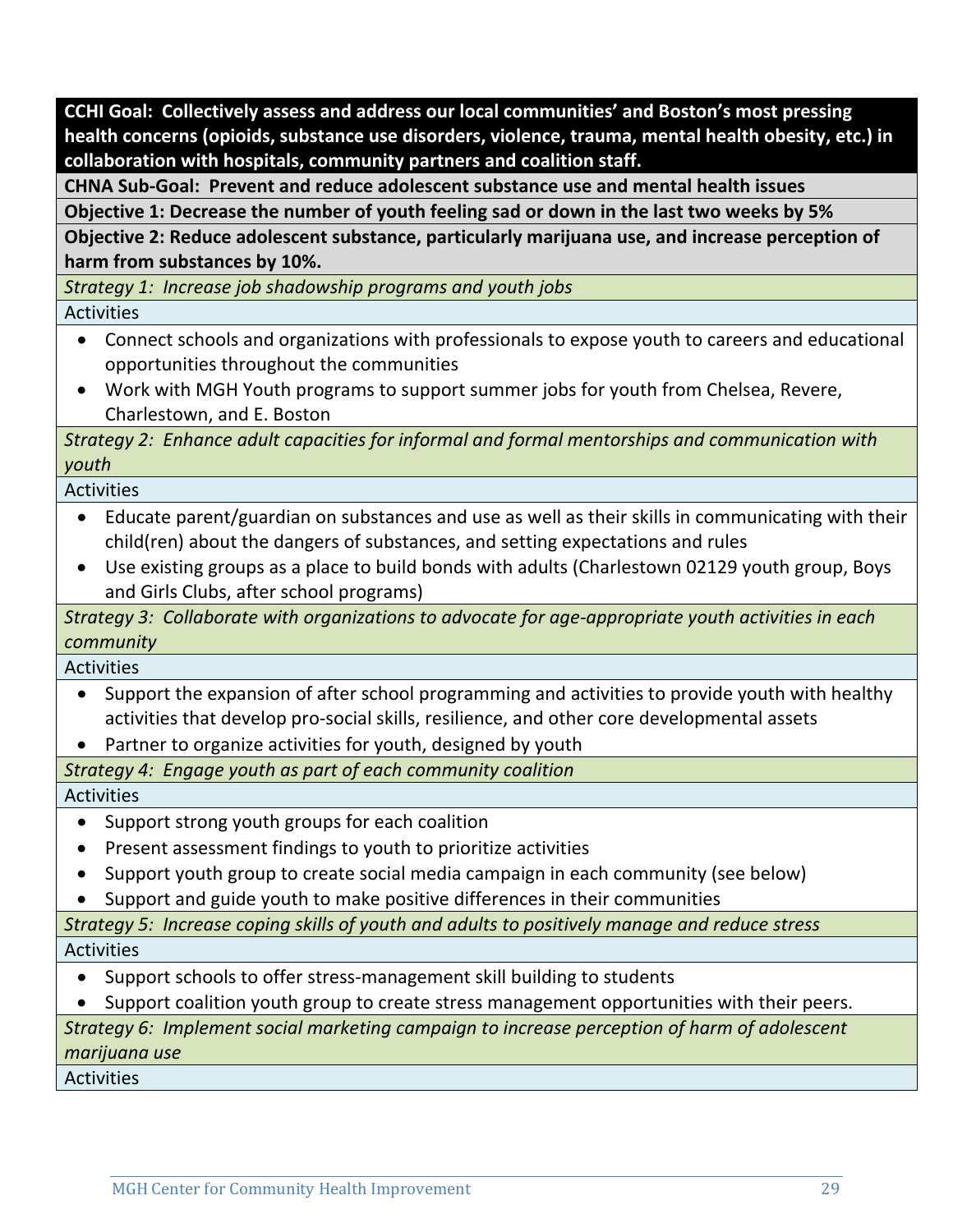- Develop and implement original media campaign about local youth substance use issues, including local YRBS data, education on recreational marijuana, increasing awareness of marijuana use and its effects on the developing teen brain
- Create and maintain social media accounts to promote youth campaign and other youth‐related community & coalition activities (Instagram, Facebook, Twitter)

*Strategy 7: Collaborate with schools and organizations to incorporate a curriculum that addresses substance use and mental well‐being*

**Activities** 

- Investigate current health prevention curricula in schools & community; communicate results to all stakeholders
- Identify opportunities to strengthen/increase implementation of evidence-based prevention curricula and health education in schools, after‐school programs, and community organizations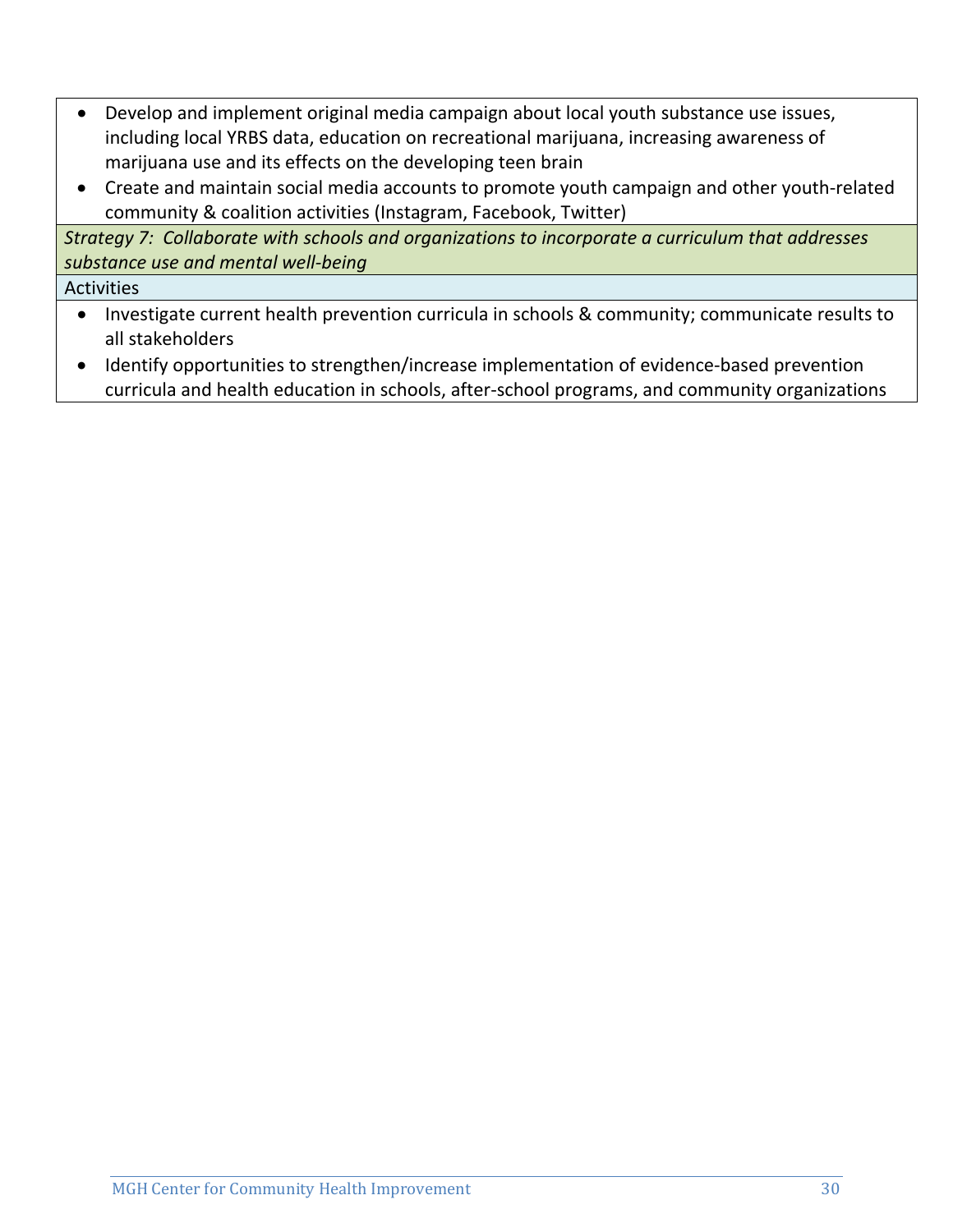## **Appendix A: Methodology**

This CHNA includes both quantitative and qualitative data sources. Quantitative data from the 2015 Youth Risk Behavior Survey (YRBS) and the Quality of Life Survey from the 2015 CHNA were gathered and reviewed, in addition to community data from sources such as the Boston Public Schools, the American Community Survey, and the Massachusetts Department of Public Health. Data from these sources were utilized to create data placemats that visually depicted community‐specific demographic information, educational attainment, poverty rates, and substance use and mental health indicators. The data placemats were brought to interviews and focus groups to provide community context and frame conversations about adolescent substance use and mental health with both professional and youth participants.

Qualitative data were collected through interviews and focus groups. Interview and focus group guides were created for facilitators and note takers with standard questions for both professional and youth participants. CCHI coalition staff reviewed initial questions in February and provided feedback. After the interview and focus group guides were finalized in March, CCHI evaluators traveled to each community to facilitate data collection with coalition staff.

Coalition staff identified focus group and interview participants from relevant community and youth groups, as well as organizations who work with youth in schools, health centers, and non‐ profit organizations. A total of 19 focus groups and 8 interviews were completed between April and June with a combined total of 235 professionals, young people, people in recovery, and families of people in recovery across Charlestown, Chelsea, Revere, East Boston, and Roxbury. Each interview/focus group lasted approximately 45 to 60 minutes. Youth participants received a \$20 gift card at the end of the focus groups as compensation for their participation.

During interviews and focus groups, participants were asked about substance use and mental health among adolescents, as well as the strengths and available resources in their communities. Upon completion of all focus groups and interviews, the notes were reviewed and categorized to identify common themes regarding substance use and mental health among youth across all communities, particularly to inform risk and protective factors associated with adolescent substance use and mental health issues.

The next page summarizes the interviews and focus groups conducted.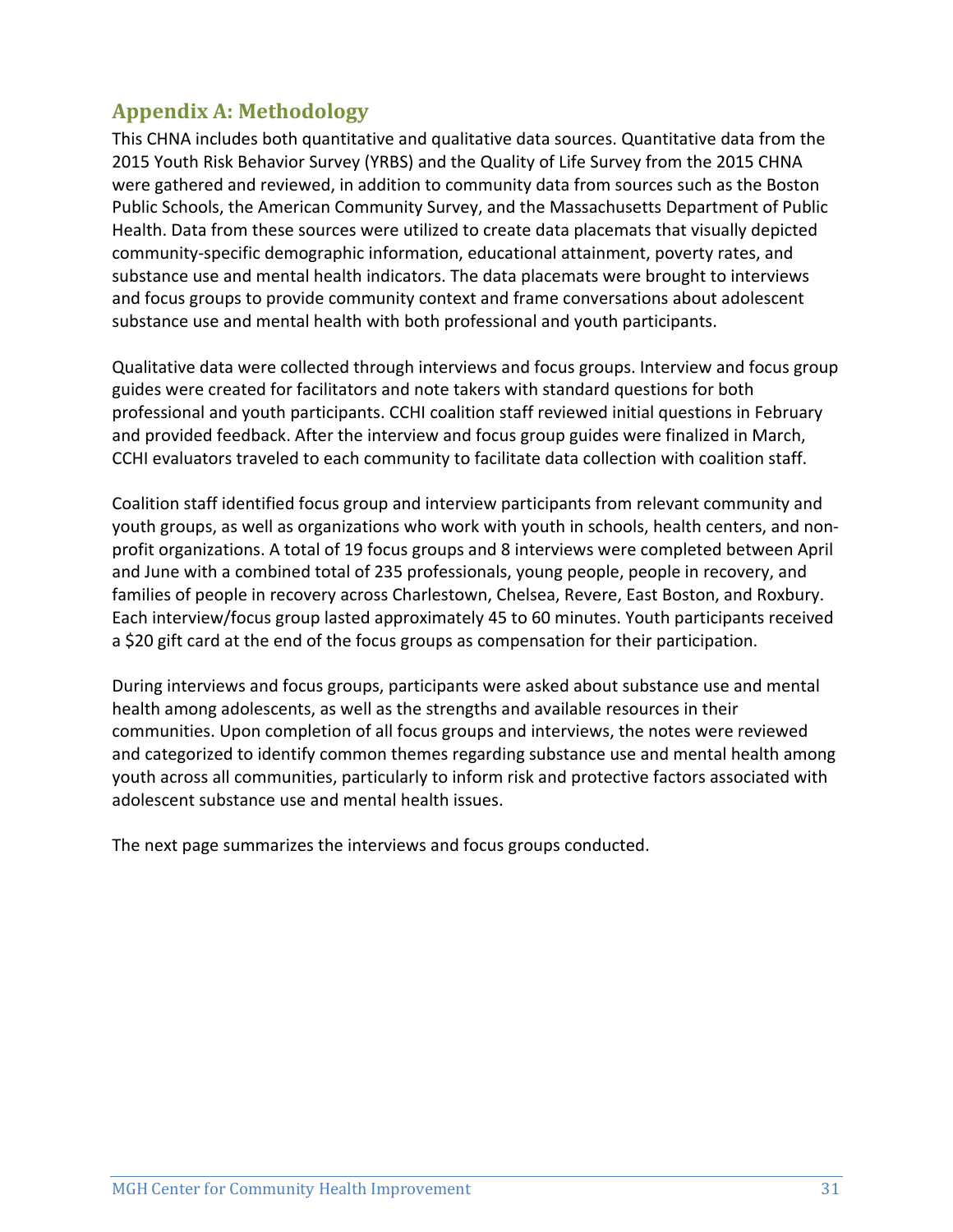| <b>Interview/Focus Group</b> | <b>Type</b>                      | <b>Who</b>                                                                                                                    | <b>Number of Participants</b> |
|------------------------------|----------------------------------|-------------------------------------------------------------------------------------------------------------------------------|-------------------------------|
| Interview                    | Professional                     | East Boston High School Nurse                                                                                                 | $\mathbf{1}$                  |
| Interview                    | Professional                     | Clinical Director, Youth Connect                                                                                              | 1                             |
| Interview                    | Professional                     | Social Worker at Seacoast<br>Alternative School, Revere                                                                       | $\mathbf{1}$                  |
| Interview                    | Professional                     | Nurse Practitioner, Revere School<br><b>Based Health Center</b>                                                               | $\mathbf{1}$                  |
| Interview                    | Professional                     | Community Based Clinician,<br>North Suffolk Mental Health                                                                     | $\mathbf{1}$                  |
| Interview                    | Professional                     | Social Workers at Garfield<br>Middle School, Revere                                                                           | $\mathfrak{2}$                |
| Interview                    | Professional                     | Superintendent, Revere Schools                                                                                                | $\mathbf{1}$                  |
| Interview                    | Professional                     | Administrative Director of Mental<br>Health & Mental Health Clinician<br>at School Based Health Center,<br><b>East Boston</b> | $\sqrt{2}$                    |
| Interview                    | Professional                     | Medical Director, MassGeneral<br>Hospital for Children                                                                        | $\mathbf{1}$                  |
| Focus Group                  | Professional                     | Charlestown Child Team                                                                                                        | 10                            |
| Focus Group                  | People in Recovery               | Young Adults in Recovery,<br>Charlestown                                                                                      | $\tau$                        |
| Focus Group                  | Youth                            | Turn it Around Basketball<br><b>Tournament Participants</b>                                                                   | 75                            |
| Focus Group                  | Professional                     | <b>Family Support Circle Task</b><br>Force, Charlestown                                                                       | 4                             |
| Focus Group                  | Professional                     | Chelsea High School Social<br>Workers                                                                                         | 5                             |
| Focus Group                  | Professional                     | Chelsea School Based Health<br><b>Center Staff</b>                                                                            | 4                             |
| Focus Group                  | Youth                            | Chelsea Boys and Girls Club                                                                                                   | $\overline{7}$                |
| Focus Group                  | Youth                            | Roca Participants, Chelsea                                                                                                    | 12                            |
| Focus Group                  | Professional                     | Roca Staff, Chelsea                                                                                                           | 5                             |
| Focus Group                  | Youth                            | REACH, Chelsea                                                                                                                | 10                            |
| Focus Group                  | Professional                     | Behavioral Health Staff, MGH<br>Chelsea                                                                                       | 20                            |
| Focus Group                  | Youth                            | Salesian Boys & Girls Club<br>Middle School Boys, East Boston                                                                 | 6                             |
| Focus Group                  | Youth                            | Salesian Boys & Girls Club Teen<br>Girls, East Boston                                                                         | 6                             |
| Focus Group                  | Youth                            | Salesian Boys and Girls Club<br>Teen Boys, East Boston                                                                        | 10                            |
| Focus Group                  | Families of those in<br>Recovery | North Suffolk Mental Health<br>Support Group, East Boston                                                                     | 20                            |
| Focus Group                  | Youth                            | Yawkey Boys and Girls Club<br>Young Men                                                                                       | 14                            |
| Focus Group                  | People in Recovery               | Recovery Community in Revere                                                                                                  | 6                             |
| Focus Group                  | Youth                            | Seacoast High School Students,<br>Revere                                                                                      | 5                             |
| Focus Group                  | Professional                     | North Suffolk Mental Health Staff                                                                                             | 4                             |